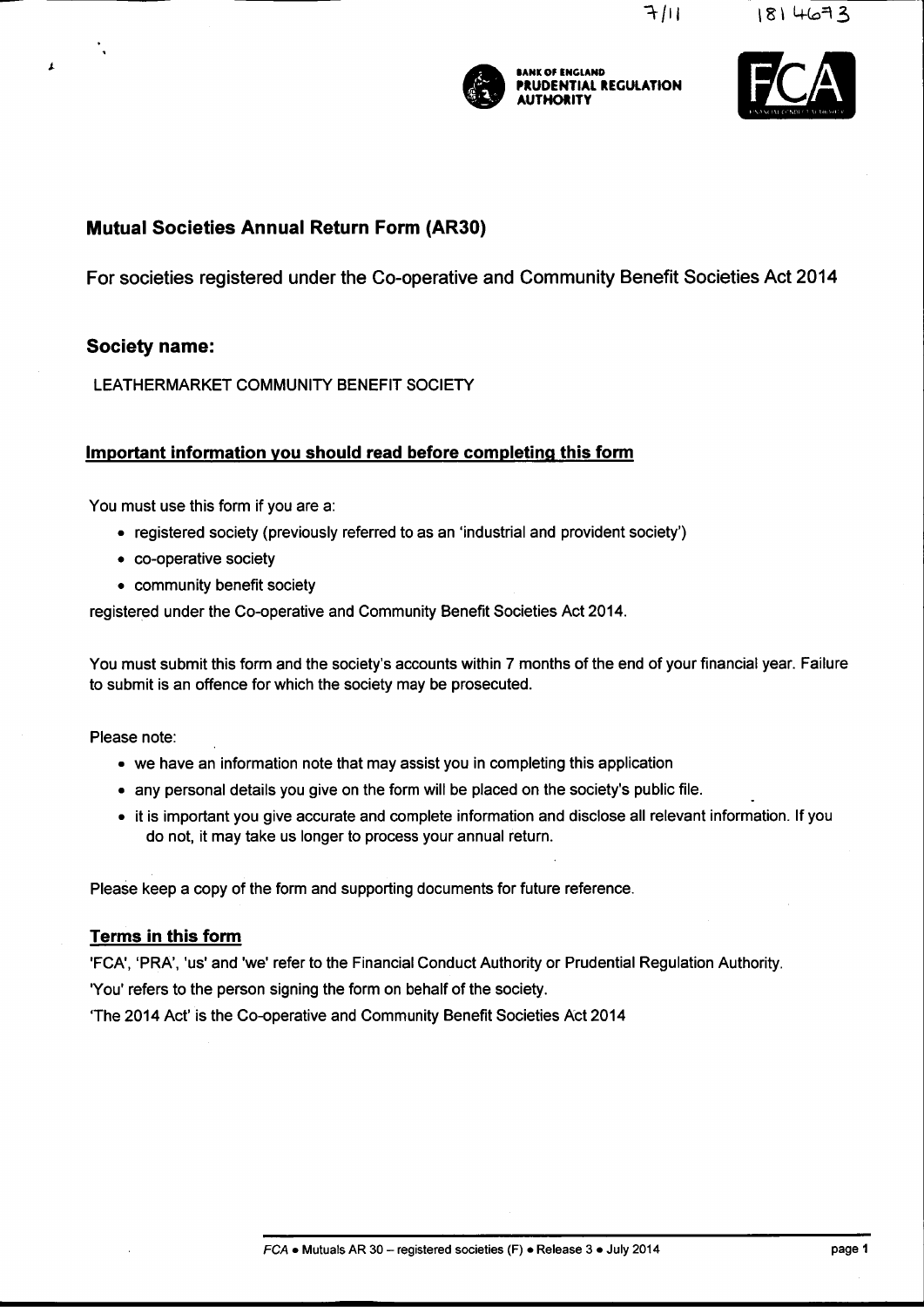

BANK OF ENGLAND<br>PRUDENTIAL R<br>AUTHORITY **PRUDENTIAL REGULATION AUTHORITY** 



 $\lambda$ 

# **Mutual Societies Annual Return Form (AR30)**

For societies registered under the Co-operative and Community Benefit Societies Act 2014

# **Filling in the form**

- I If you are using your computer to complete the form:
	- use the TAB key to move from question to question and press SHIFT TAB to move back to the previous question; and
		- print the completed form and arrange for it to be signed by all relevant individuals.

2 If you are filling in the form by hand:

- use black ink;
- write clearly; and
- arrange for it to be signed and dated by all relevant individuals.
- 3 If you make a mistake, cross it out and initial the changes; do not use correction fluid.
- 4 If you:
	- leave a question blank;
	- do not get the form signed; or
	- do not attach the required supporting information

without telling us why, we will treat the application as incomplete. This will increase the time taken to assess your application.

5 If there is not enough space on the form, you may use separate sheets of paper. Clearly mark each separate sheet of paper with the relevant question number. Any separate sheets should be signed by the signatories to the form.

### 6 Email a scanned copy of the signed form and supporting documents to

### mutualsannrtns@fca.org.uk

or send it by post to:

Mutuals Team Financial Conduct Authority 25 The North Colonnade Canary Wharf LONDON **E14 5HS** 

7. Please make sure you include:

- this form
- a set of printed accounts signed by two members and the secretary (3 signatures in total)
- an audit report or accountant's report where required; and
- any supporting documents.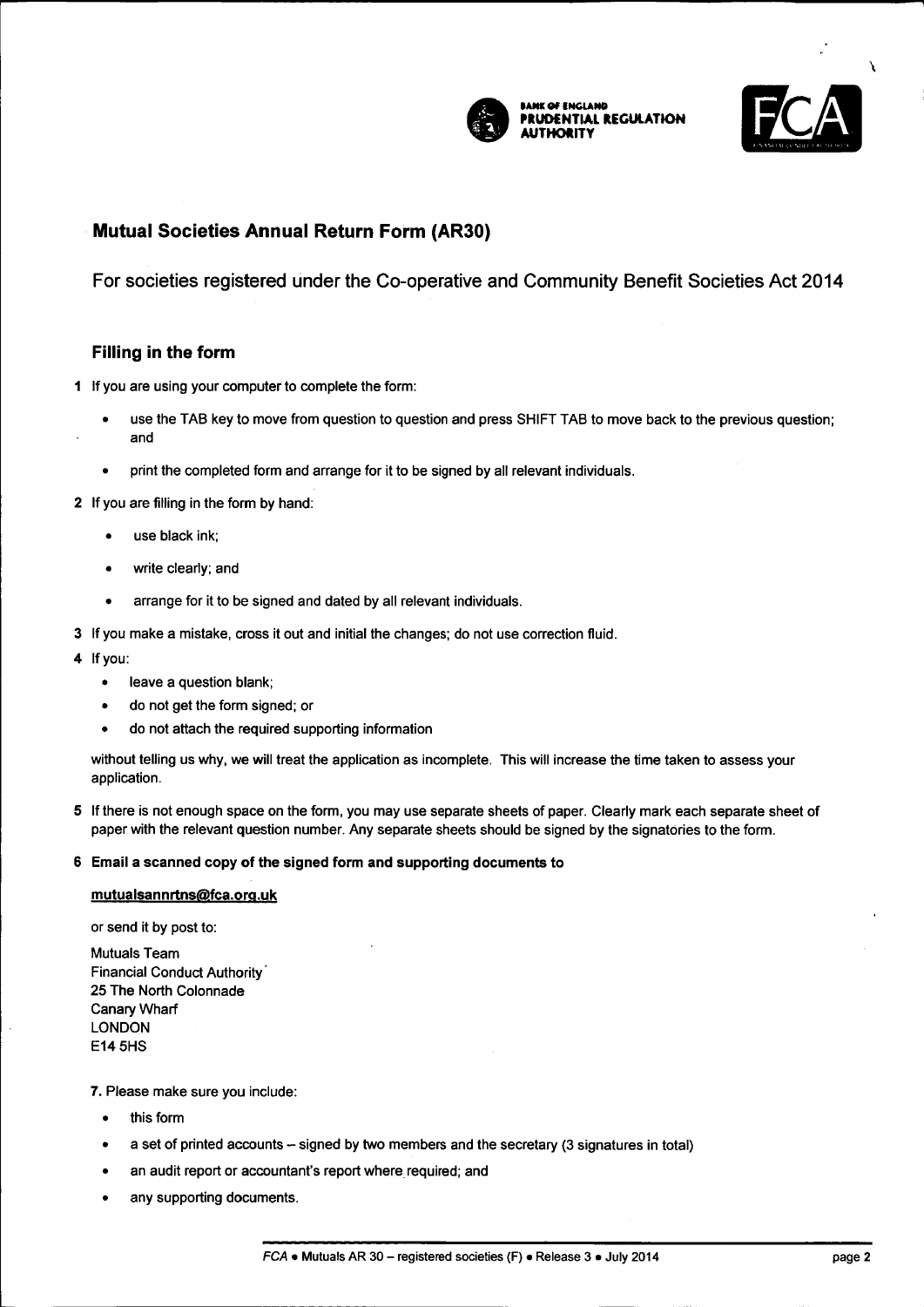

# **Details of society**

#### 1.1 Details of the society

| Register number                      | l32294R                                           |
|--------------------------------------|---------------------------------------------------|
| <b>Registered office</b><br>laddress | <b>126 LEATHERMARKET STREET</b><br><b>ILONDON</b> |
| <b>IPostcode</b>                     | <b>ISE1 3HN</b>                                   |

# 1.2 Year end date (ddlmmlyyyy)

| See Note 1.2 |  |  |  |   |  |   |  |   |  |
|--------------|--|--|--|---|--|---|--|---|--|
|              |  |  |  | 3 |  | ົ |  | 1 |  |

# **Committee of management**

If you are a club you do not need to give a year of birth in questions 1.3-1.6. The names of the members of the Committee at the date on which the return is signed should be entered below in BLOCK CAPITALS.

### 1.3 Details of Chairman

| Name                       | IJOHN PAUL MAYTUM MBE                                                                                            |
|----------------------------|------------------------------------------------------------------------------------------------------------------|
| Address                    | l41 Nashe House<br>Lawson Estate                                                                                 |
| Postcode                   | London SE1 4ET                                                                                                   |
| Year of birth              | 1969                                                                                                             |
| and other<br>directorships | Business occupation Occupation - Communications Lead<br>Director of Leathermarket Joint Management Board Limited |

### 1.4 Details of Treasurer

| <b>Name</b>                | ISARAH HATCHARD                                                                                                       |
|----------------------------|-----------------------------------------------------------------------------------------------------------------------|
| <b>Address</b>             | 3 Dunsterville Way<br>Kipling Street                                                                                  |
| Postcode                   | ISE1 3RJ                                                                                                              |
| Year of birth              | 1968                                                                                                                  |
| and other<br>directorships | Business occupation Occupation - Local Government Officer<br>Director of Leathermarket Joint Management Board Limited |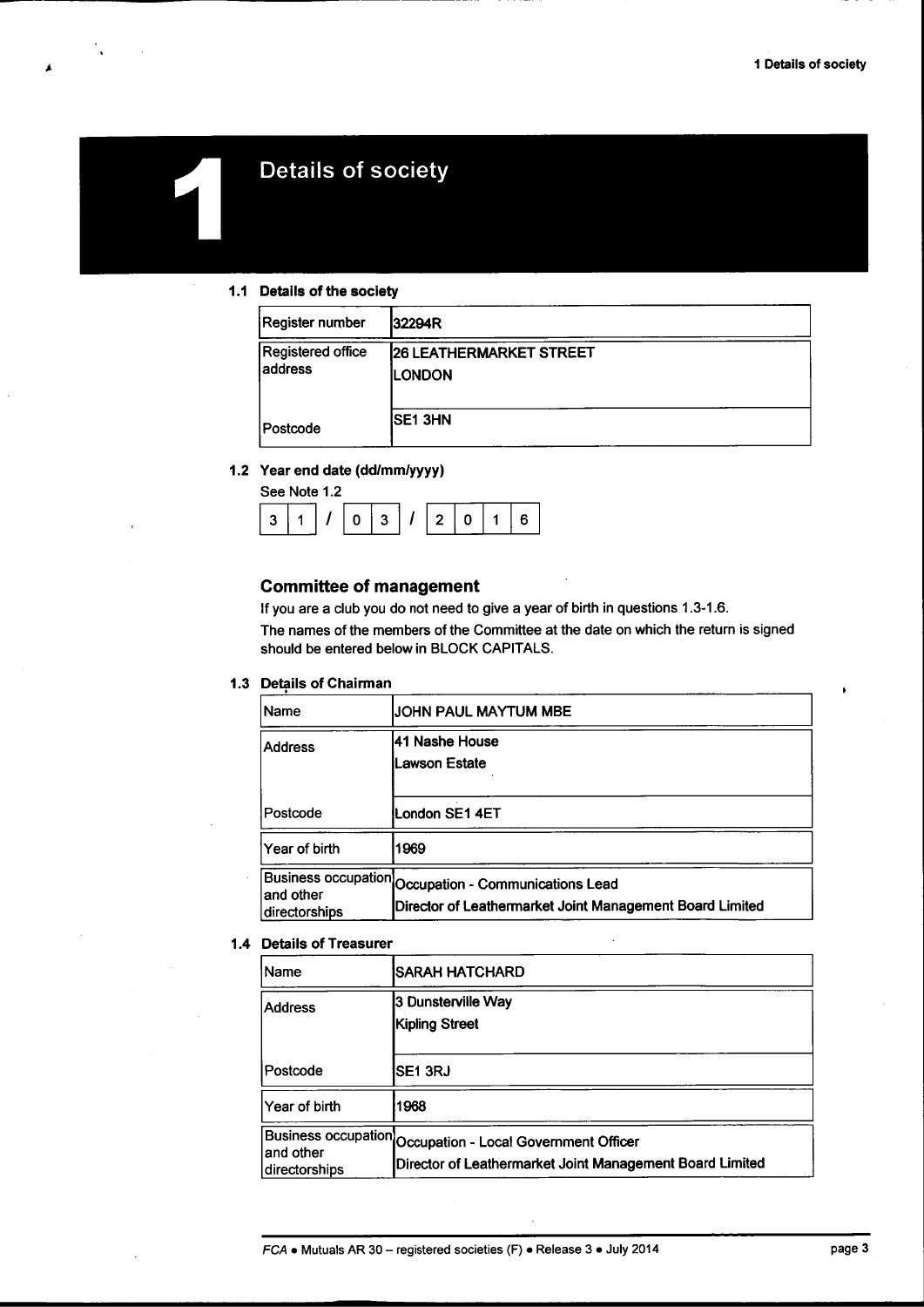# 1.5 Details of Secretary

| <b>Name</b>                                              | <b>CLAY MCKENZIE</b>              |  |
|----------------------------------------------------------|-----------------------------------|--|
| <b>Address</b>                                           | Leathermarket CBS                 |  |
|                                                          | 26 Leathermarket Street<br>London |  |
| Postcode                                                 | ISE1 3HN                          |  |
| Year of birth                                            | 1960                              |  |
| <b>Business occupation</b><br>and other<br>directorships | <b>CBS Project Officer</b>        |  |

1.6 Details of Members of the Committee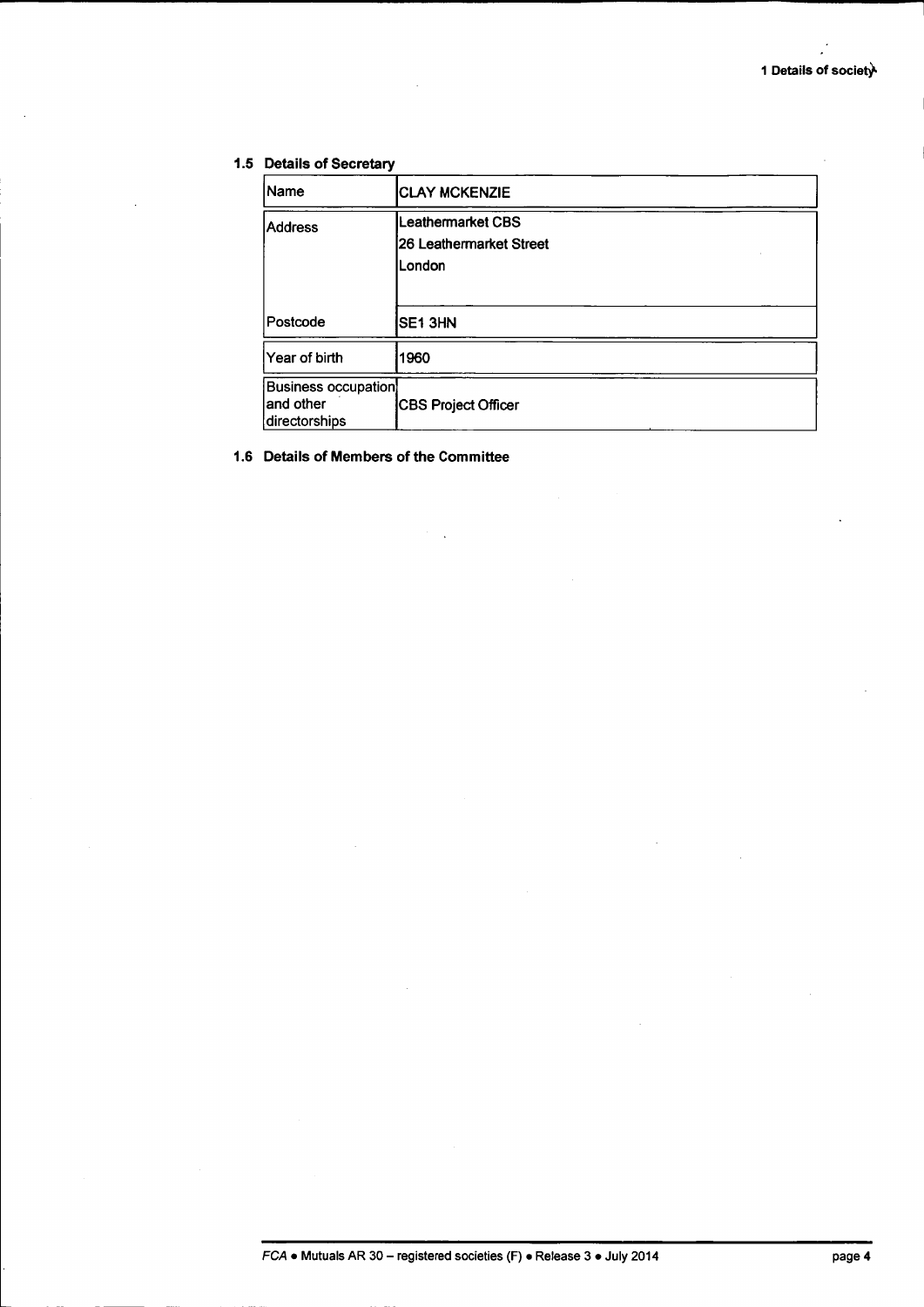| <b>Name</b>                         | <b>Address</b>                                                                                         | Year of<br>birth | <b>Business</b><br>occupation<br>and other<br>directorships                                                                                                                                                                                                         |
|-------------------------------------|--------------------------------------------------------------------------------------------------------|------------------|---------------------------------------------------------------------------------------------------------------------------------------------------------------------------------------------------------------------------------------------------------------------|
| <b>CHRISTINE</b><br><b>PARSONS</b>  | 76 Crosby Row<br>London<br>SE1 3PT                                                                     | 1960             | <b>Director of United</b><br><b>Charities Director of</b><br><b>Bermondsey Village</b><br>Hall, Director (Vice<br>Chair) Leathermarket<br>Joint Management<br>Board                                                                                                 |
| <b>ANDY BATES</b>                   | 5 Bayston Road<br>London<br><b>N167LU</b>                                                              | 1960             | Executive Manager &<br><b>Company Secretary</b><br>of Leathermarket<br>Joint Management<br>Board<br>Director of St Olave's<br>Charity<br><b>Trustee of Wenlock</b><br><b>Barn Tenant</b><br>Management<br>Organisation                                              |
| <b>CLAIRE HICKSON</b>               | Flat 508, 83 Crampton<br>Street, London<br>SE1 3BU                                                     | 1972             | Company Director of<br><b>Trio Policy, Trustee</b><br>of Pancreatic Cancer<br><b>UK</b>                                                                                                                                                                             |
| PAUL MUNDAY                         | <b>Church Farmhouse</b><br><b>Blacksmiths Lane</b><br>Happisburgh<br><b>Norfolk</b><br><b>NR12 0QY</b> | 1959             | Company Director,<br>Paul Munday Limited,<br>Company Director of<br>Rosco (UK) Limited,<br>Director of Estuary<br>Housing Association,<br><b>Member of Worstead</b><br><b>Church Fabric Trust.</b><br>Director of<br>Leathermarket Joint<br><b>Management Board</b> |
| <b>PETER</b><br><b>COULTHARD</b>    | 101 Symington House<br><b>Deverell Street</b><br>London<br>SE14AB                                      | 1958             | Director of<br>Leathermarket Joint<br>Management Board                                                                                                                                                                                                              |
| <b>DEBORAH</b><br><b>HARRINGTON</b> | <b>25A Trinity Street</b><br>London<br>SE1 4JA                                                         | 1955             | Campaign Organiser                                                                                                                                                                                                                                                  |

Please use separate sheets of paper if you need more space, following the instructions provided in section 5 above.

Please indicate how many separate sheets of paper you have used

1

 $\frac{1}{\sqrt{2}}\sum_{i=1}^{n} \frac{1}{\sqrt{2}}\sum_{j=1}^{n} \frac{1}{j} \sum_{j=1}^{n} \frac{1}{j} \sum_{j=1}^{n} \frac{1}{j} \sum_{j=1}^{n} \frac{1}{j} \sum_{j=1}^{n} \frac{1}{j} \sum_{j=1}^{n} \frac{1}{j} \sum_{j=1}^{n} \frac{1}{j} \sum_{j=1}^{n} \frac{1}{j} \sum_{j=1}^{n} \frac{1}{j} \sum_{j=1}^{n} \frac{1}{j} \sum_{j=1}^{n} \frac{1}{j} \sum_{$ 

العر

# **Please continue, answering all questions.**

**1.7** Are any members of the society's committee disqualified as directors under the Company Director Disqualification Act 1986? **Z** No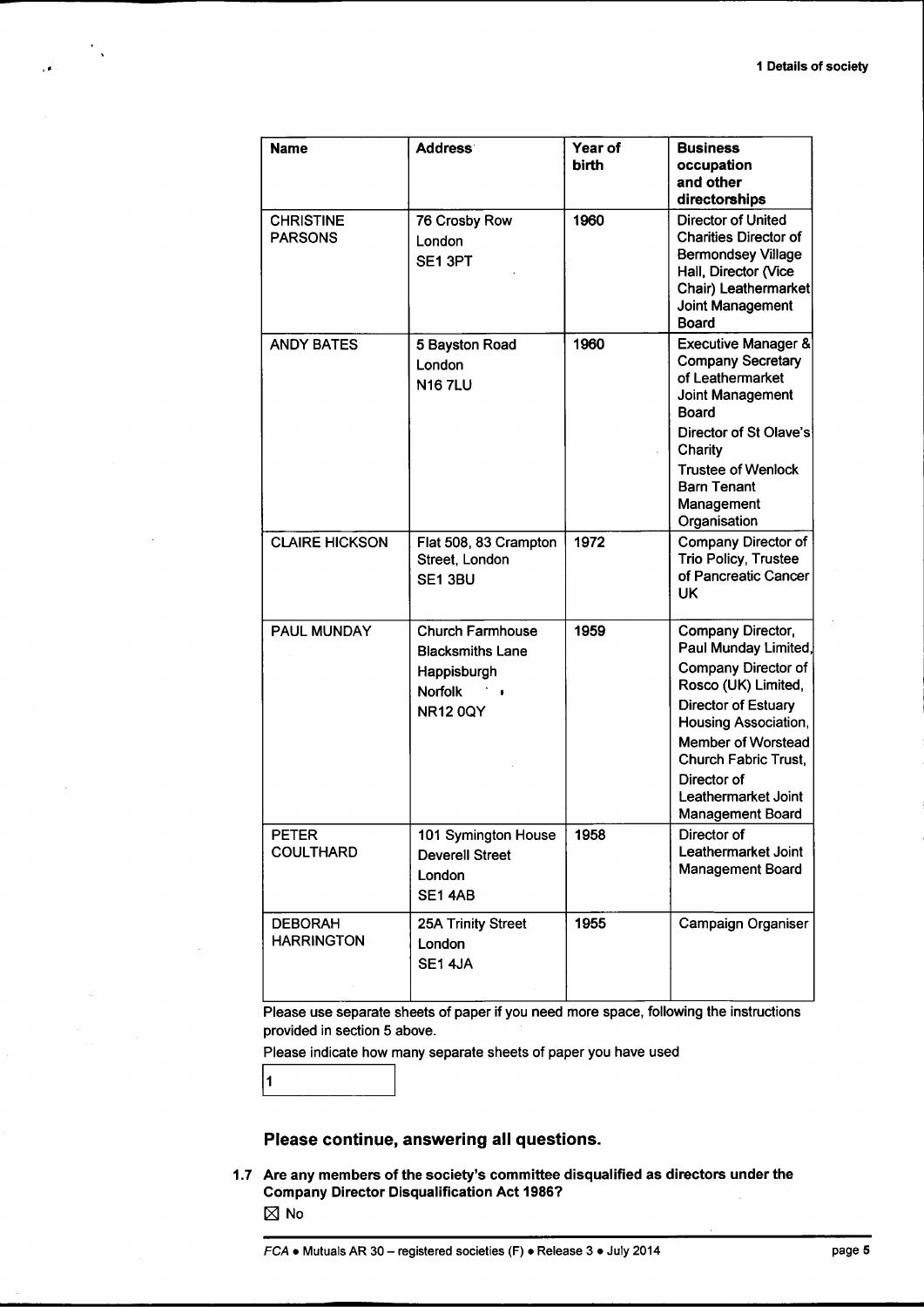# $\Box$  Yes

1.8 Does the society carry out any activity which is regulated under the Financial Services and Markets Act 2000? (e.g. accepting deposits in a form other than withdrawable shares; offering insurance products; undertaking residential mortgage business), If 'yes' please state the society's Financial Services Register firm reference number

□ Yes

Financial Services Register firm reference number

- 1.9 Is the society a subsidiary of another society?
	- **ED** No
	- $\Box$  Yes

#### 1.10 Does the society have one or more subsidiaries?

- ⊠ No
- $\Box$  Yes
- 1.11 Is the society currently accepted by the HM Revenue and Customs as a charity for tax purposes?
	- **ED** No

□ Yes

Please confirm you have attached a copy of the letter from HM Revenue and Customs confirming charitable tax status:

 $\Box$  Yes

# 1.12 Is this society a charity registered with the Office of the Scottish Charity Regulator (OSCR)?

 $\boxtimes$  No

 $\Box$  Yes  $\rightarrow$  provide your Scottish Charity number below

1.13 Is the society registered with one of the following (please tick)?

 $\Box$  Homes and Communities Agency

 $\Box$  The Welsh Ministers

 $\Box$  Scottish Housing Regulator

If so, please provide your register number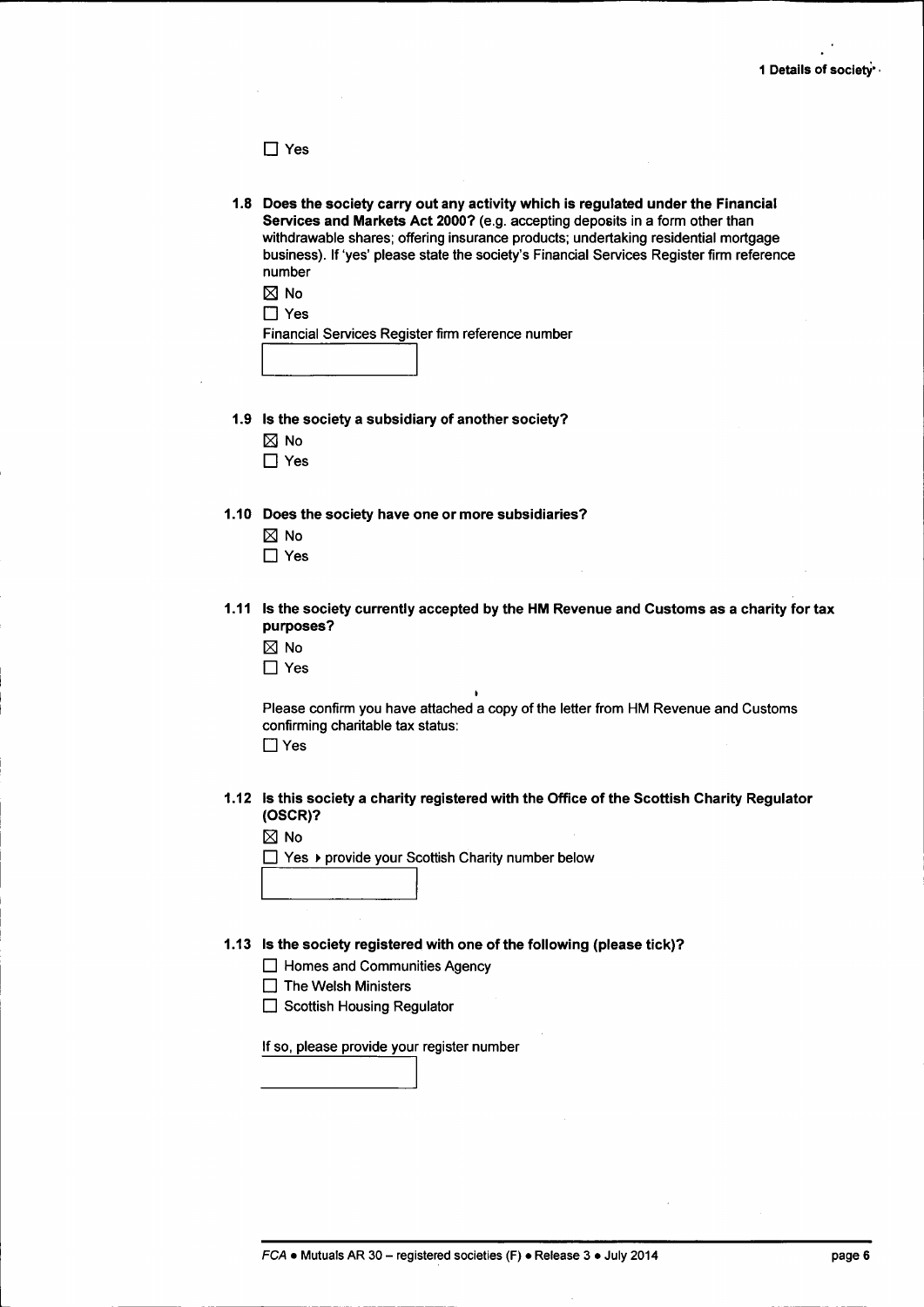All societies must answer the following questions:

- if a bona fide co-operative society go to question 1.14  $\bullet$
- if existing for the benefit of the community go to question *1.19*   $\bullet$

# Bona fide co-operative society

*1.14* How did members benefit from the business, industry or trade of the society during the year?

- 1.15 Is membership of the society required to obtain the benefits offered by it?  $\Box$  Yes  $\Box$  No
- 1.16 In what way did members participate in an ongoing basis in the society's primary business during the year?

1.17 How did members democratically control the society?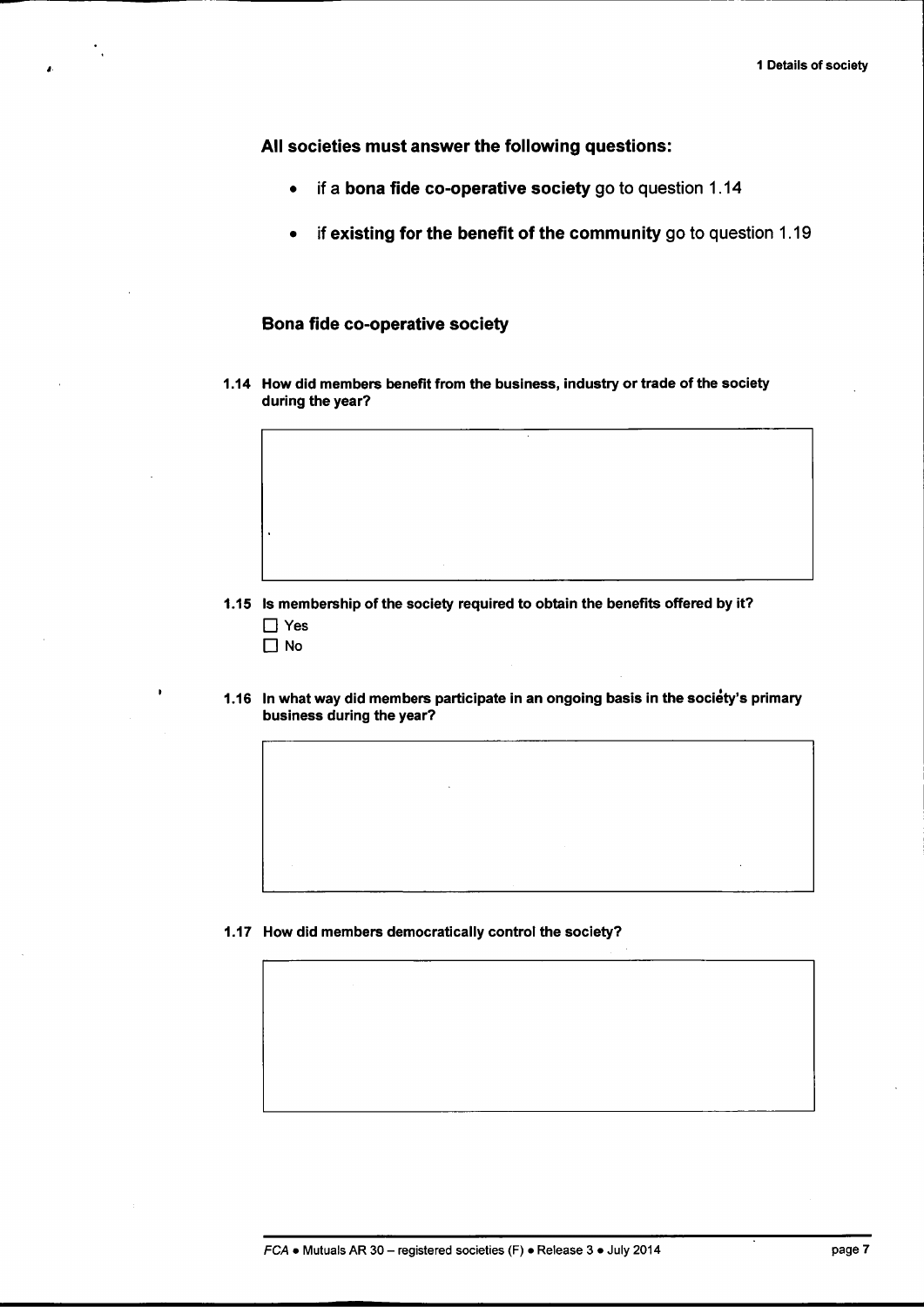# **1.18 How did the society use any surplus/profit?**

**If the** society distributed the surplus/profit to members please explain how this was done.

Please use separate sheets of paper if you need more space (see section 5 above) Please indicate how many separate sheets of paper you have used.

**Continue to 2.1**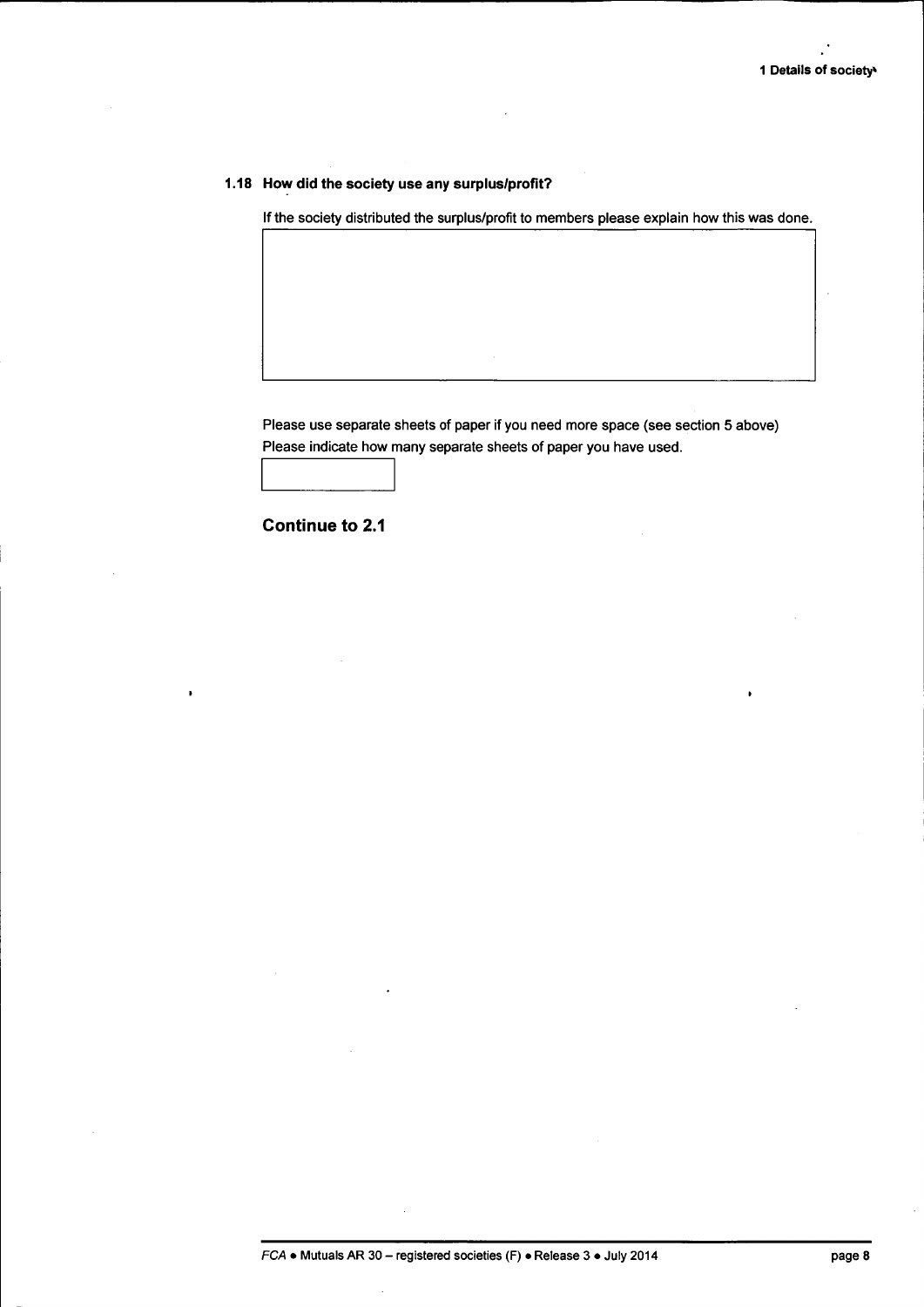# **Community benefit society**

 $\overline{\phantom{a}}$  .

1.19 Who are the community the society benefited?

The CBS area as defined by it's constitution, these are residents of the JMB (Joint Management Board) area.

#### 1.20 How did the society benefit that community during the year?

Design and feasability work compteted to build 27 council-rent homes.

#### 1.21 How did the society use any surplus/profit?

surplus ringfenced to new build activity.

Please use separate sheets of paper if you need more space (see section 5 above).<br>
Please indicate how many separate sheets of paper you have used. Please indicate how many separate sheets of paper you have used.

**Continue to 2.1**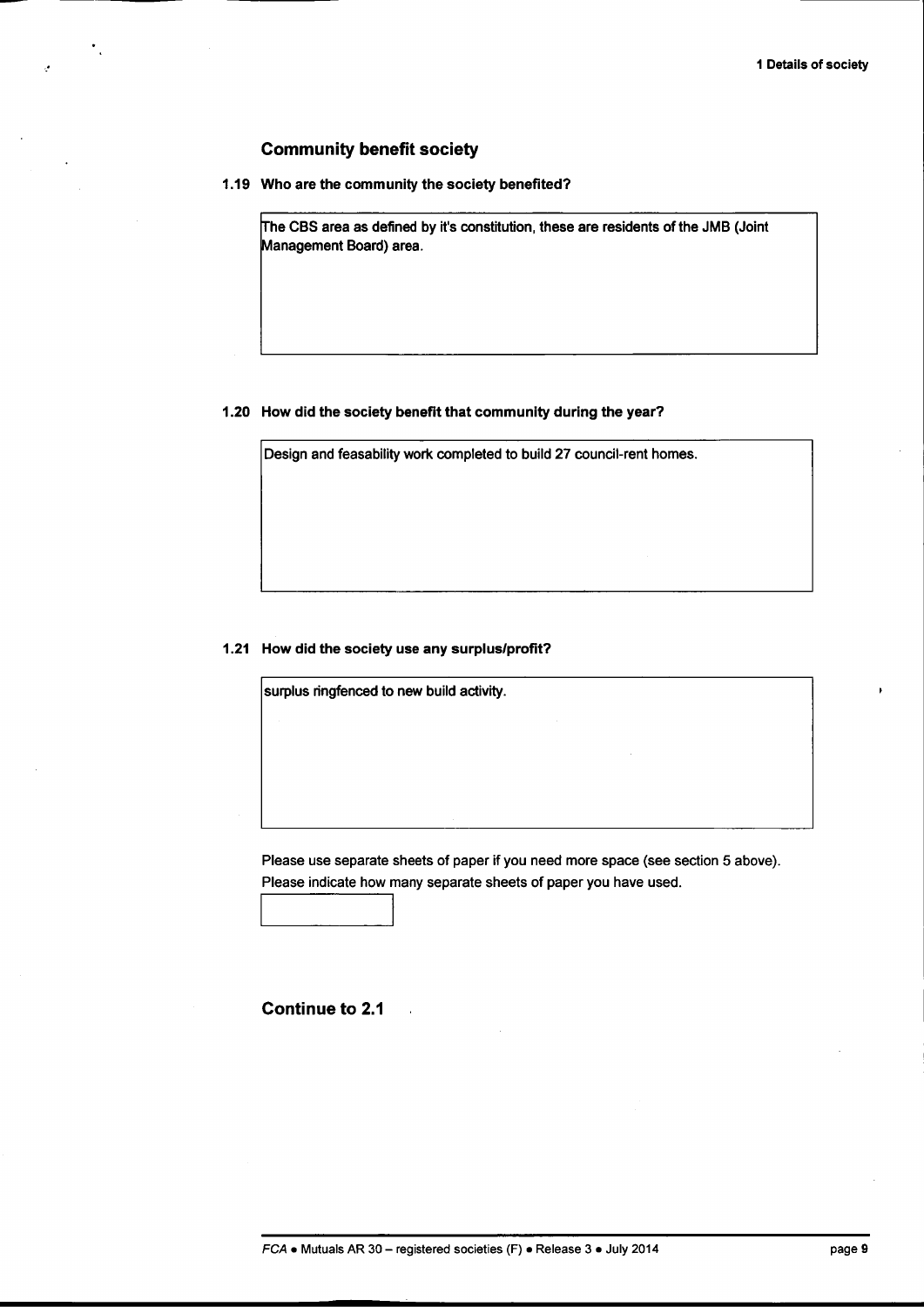$\mathbf{R}$ 

# **Statistics**

# **Account details**

# 2.1 You must enter the figures below

See notes for help on items E-T. Enter NIL where applicable

| A            | Members at beginning of year                                                             | 20      |
|--------------|------------------------------------------------------------------------------------------|---------|
| в            | Members ceased during year                                                               | 0       |
| C            | Members admitted during year                                                             | 0       |
| D            | Members at end of year                                                                   | 20      |
| Е            | Turnover for year                                                                        | 473,707 |
| F            | Total of income and expenditure<br>(receipts and payments added<br>together)             | 516,512 |
| G            | Net surplus/(deficit) for year                                                           | 430,902 |
| н            | <b>Fixed assets</b>                                                                      | 0       |
| 1            | <b>Current assets</b>                                                                    | 828,816 |
| J            | Total assets (equal to amount in<br>row O, below)                                        | 828,816 |
| κ            | <b>Current liabilities</b>                                                               | 71,564  |
| L            | Share capital                                                                            | 20      |
| M            | Long-term liabilities                                                                    | 0       |
| N            | Reserves                                                                                 | 757,232 |
| о            | Total liabilities, share capital &<br>reserves (K+L+M+N) (equal to<br>amount in J above) | 828,816 |
|              | All societies (excluding clubs) must complete boxes P-T                                  |         |
| P            | Investments in other registered<br>societies                                             | 0       |
| Q            | Loans from members                                                                       | 0       |
| R            | Loans from Employees'<br><b>Superannuation Schemes</b>                                   | 0       |
| $\mathbf{s}$ | Dividends on sales                                                                       | 0       |
| Τ            | Share interest                                                                           | 0       |

 $\bar{z}$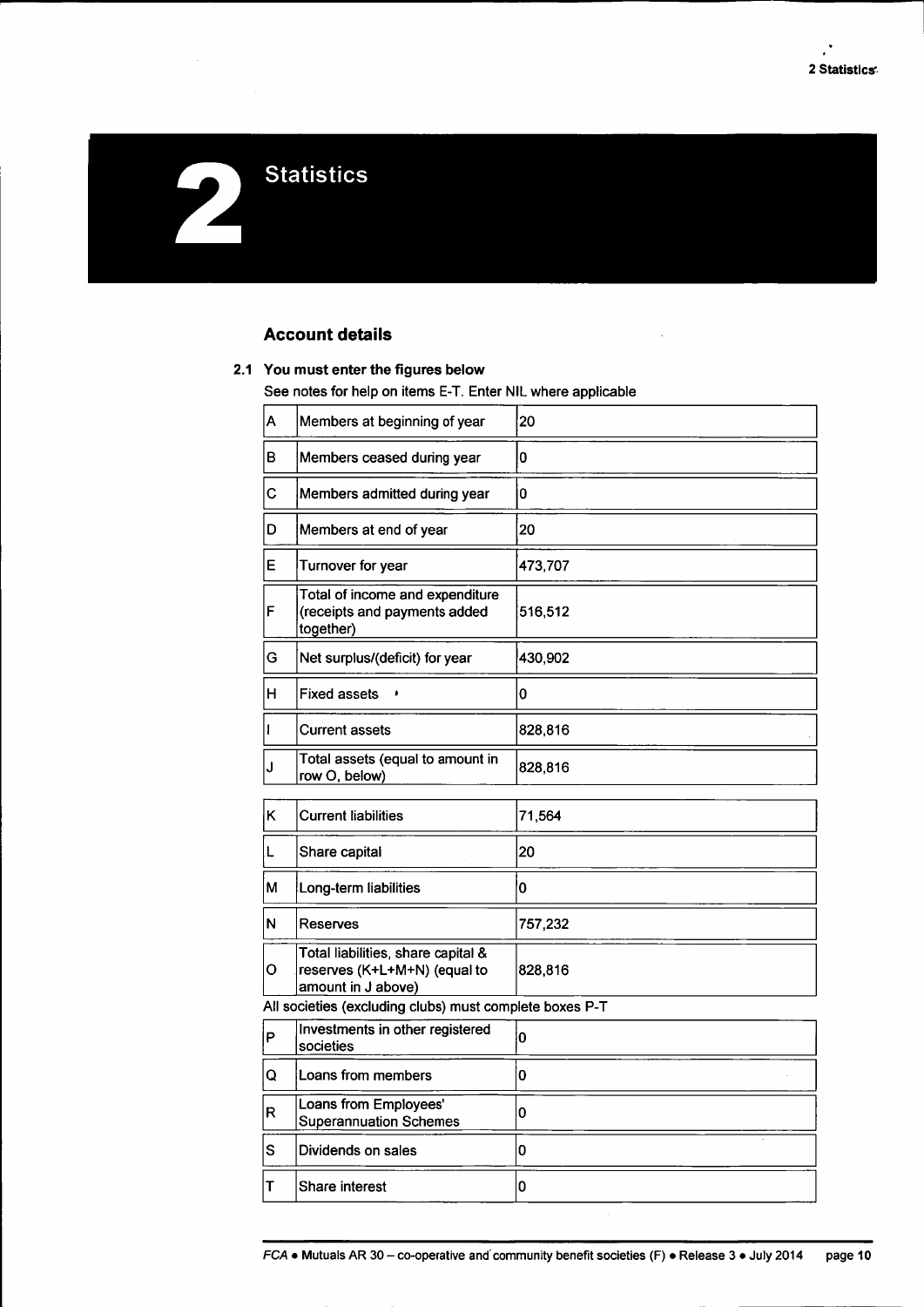2.2 Names of subsidiaries as defined in sections 100 and 101 of the Co-operative and Community Benefit Societies Act 2014

| NONE |  |  |
|------|--|--|
|      |  |  |
|      |  |  |
|      |  |  |
|      |  |  |
|      |  |  |
|      |  |  |
|      |  |  |
|      |  |  |

۰.

2.3Names of subsidiaries not dealt with in group accounts (if any) and reasons for exclusions (as approved by the FCA)

The society must have written authority from us to exclude a subsidiary from group accounts

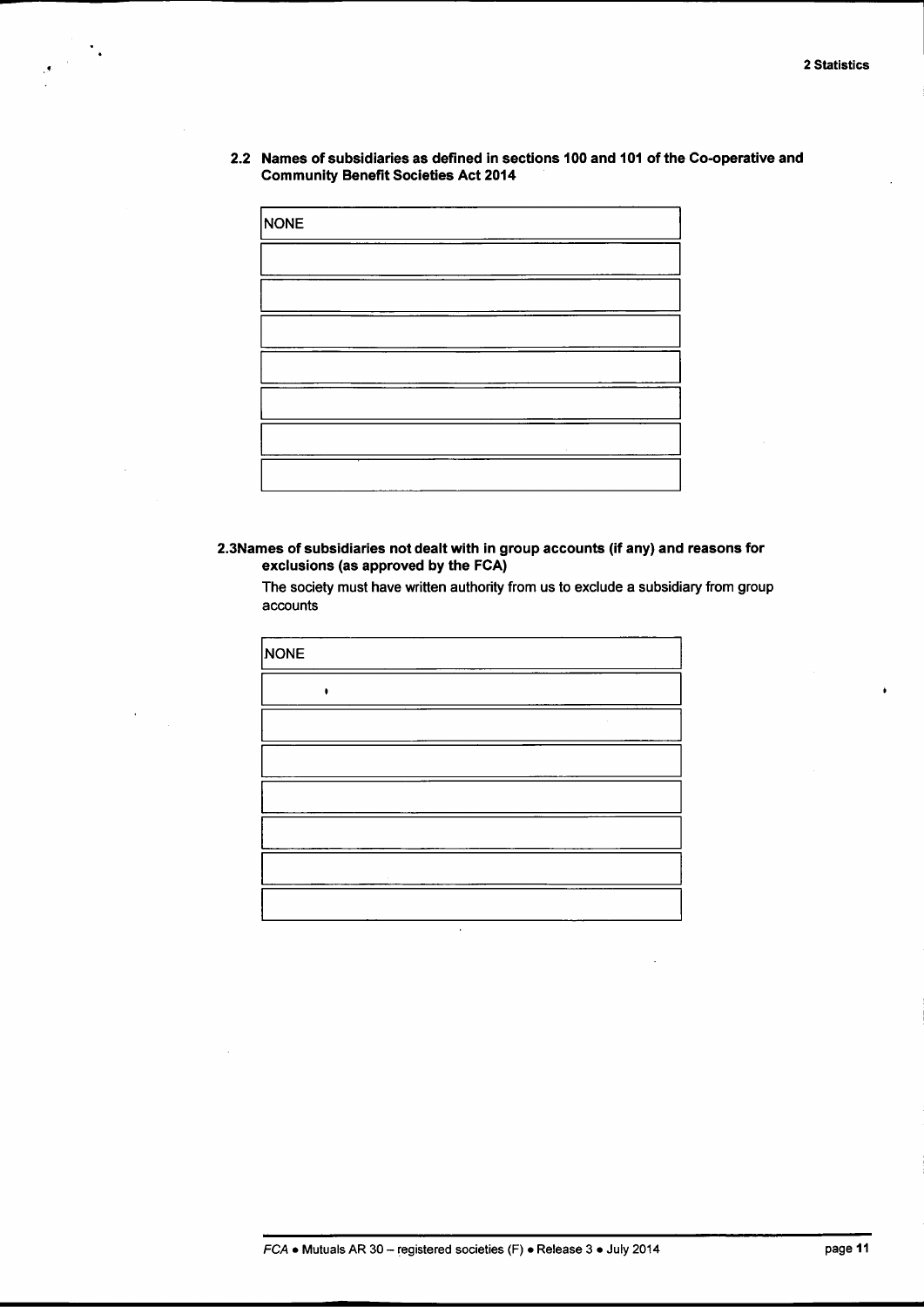# The audit

#### 3.1 Type of audit used for the attached accounts.

If the society has used a full professional audit or an accountant's report then the report must be prepared by a registered auditor.

- $\boxtimes$  Full professional audit  $\rightarrow$  Continue to section 4
- 
- $\Box$  Accountant's report  $\Box$  Complete questions 3.2 and 3.3<br> $\Box$  Lay audit  $\Box$  Complete questions 3.2 and 3.3
- 
- $\Box$  Lay audit  $\Box$  Complete questions 3.2 and 3.3<br> $\Box$  Unaudited  $\Box$  Complete questions 3.2 and 3.3
	-
- $\blacktriangleright$  Complete questions 3.2 and 3.3
- 3.2 Do the society's registered rules allow the society not to undertake a full professional audit?
	- ⊠ No
	- □ Yes
- 3.3 Has the membership passed at a general meeting a resolution allowing the society not to undertake a full professional audit for the year of account in question? (In accordance with section 84 of the Co-operative and Community Benefit Societies Act 2014)

 $\cdot$ 

⊠ No

 $\Box$  Yes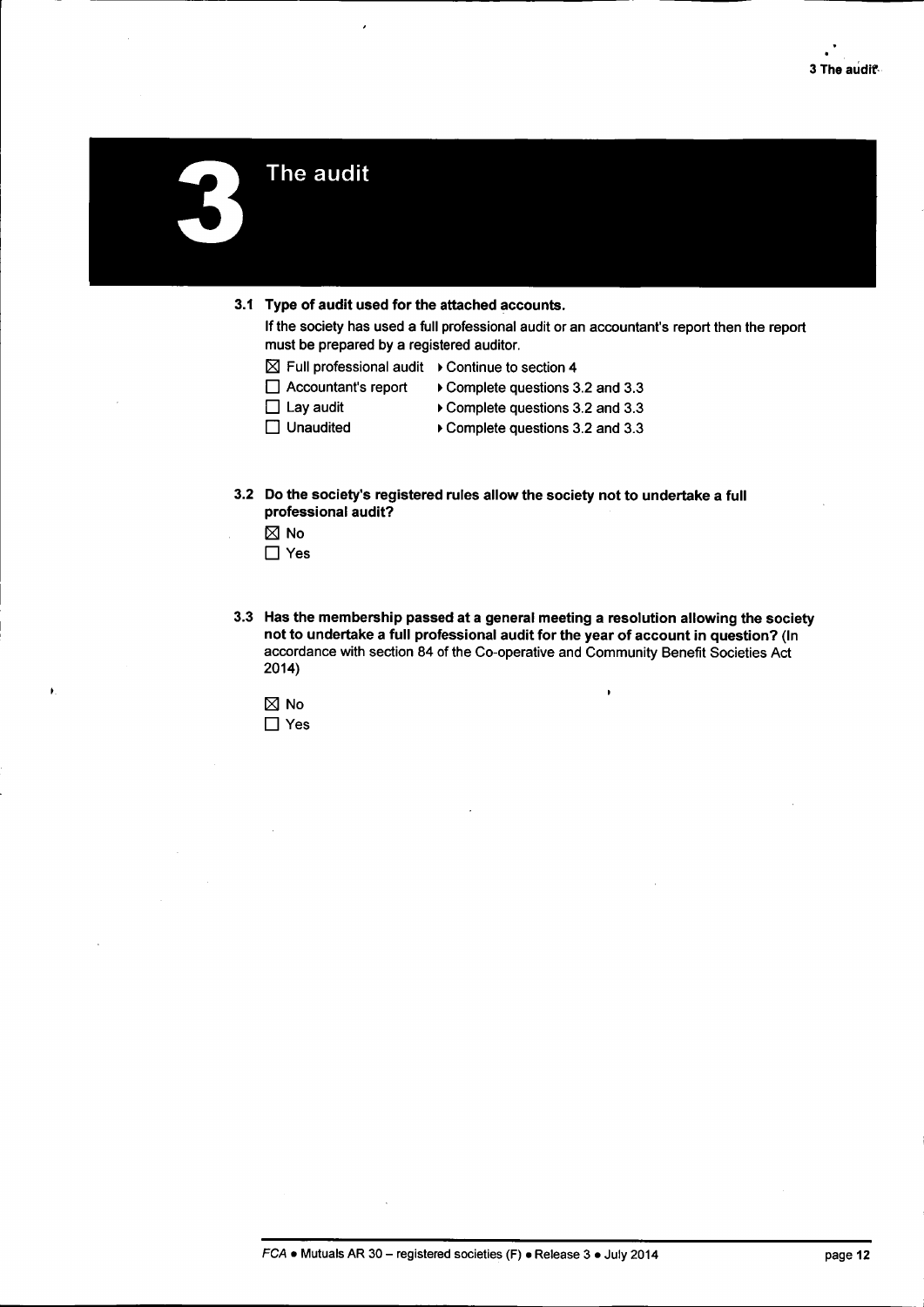# **Accounts and signature**

# **Accounts**

وي.<br>المريض

4.1 Date on which the accounts and balance sheet will belwere laid before the AGM (dd!mm!yyyy)



- 4.2 Has your society produced accounts to the minimum standard required?
	- $\boxtimes$  Yes  $\blacktriangleright$  you must confirm that you have attached the accounts and the audit/accountant's report bearing the original signatures of the auditor (if required by law), the secretary and the two committee members.  $\boxtimes$  Attached

 $\Box$  No  $\rightarrow$  you must produce accounts to the minimum standard required, see notes for details.

# Signature - all societies to complete

### 4.3 The Secretary of the society must sign and date below

I certify that the information in this form is correct to the best of my knowledge and belief.

| Name         | Clay Mckenzie                             |
|--------------|-------------------------------------------|
| Signature    |                                           |
| Phone number | 0207 450 8023                             |
| Email        | clay.mckenzie@leathermarketcbs.org.<br>uk |
| Date         | 2 November 2016                           |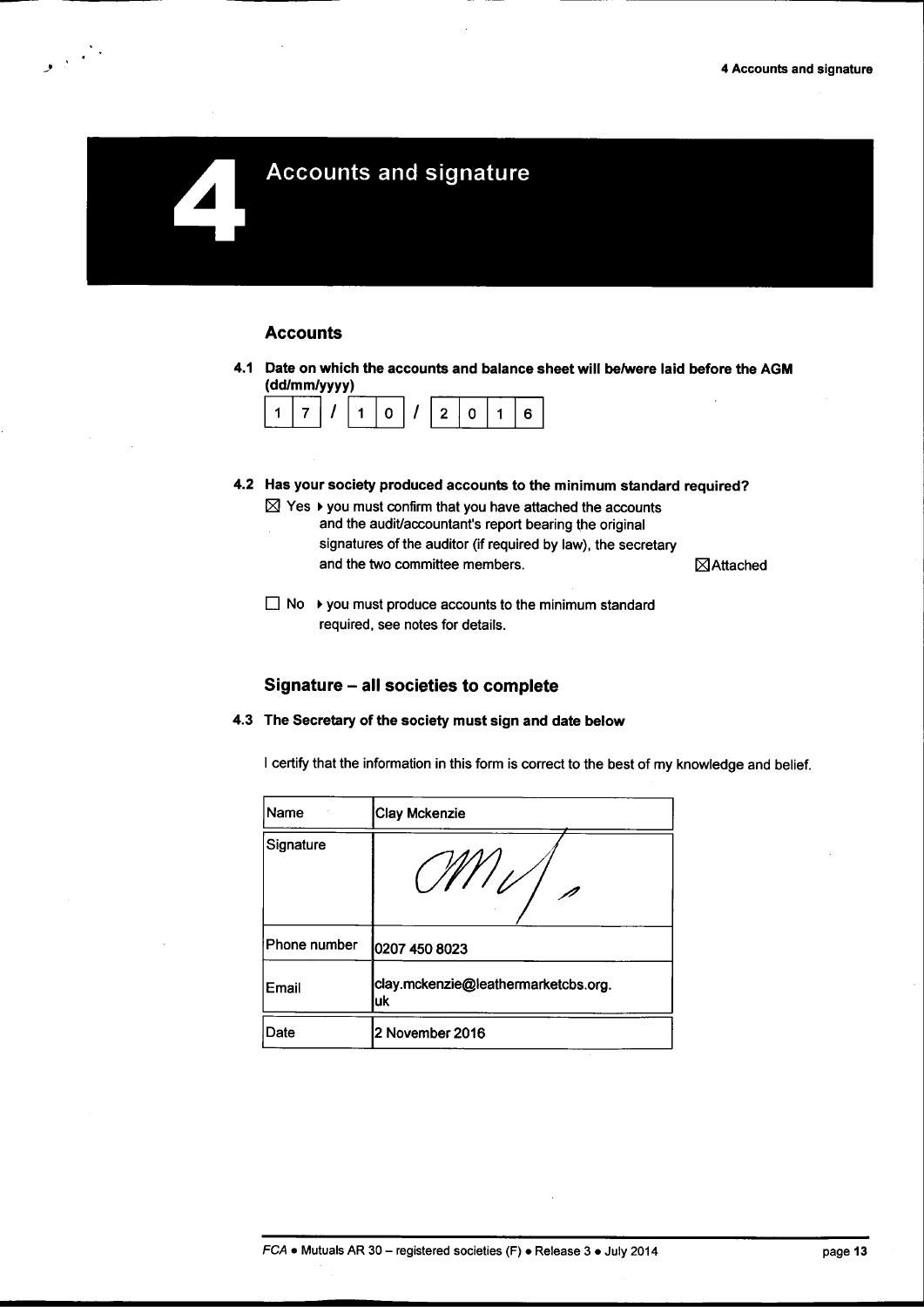# MANAGEMENT COMMITTEE'S REPORT AND FINANCIAL STATEMENTS

# FOR THE YEAR ENDED 31 MARCH 2016

 $\mathbf{r}$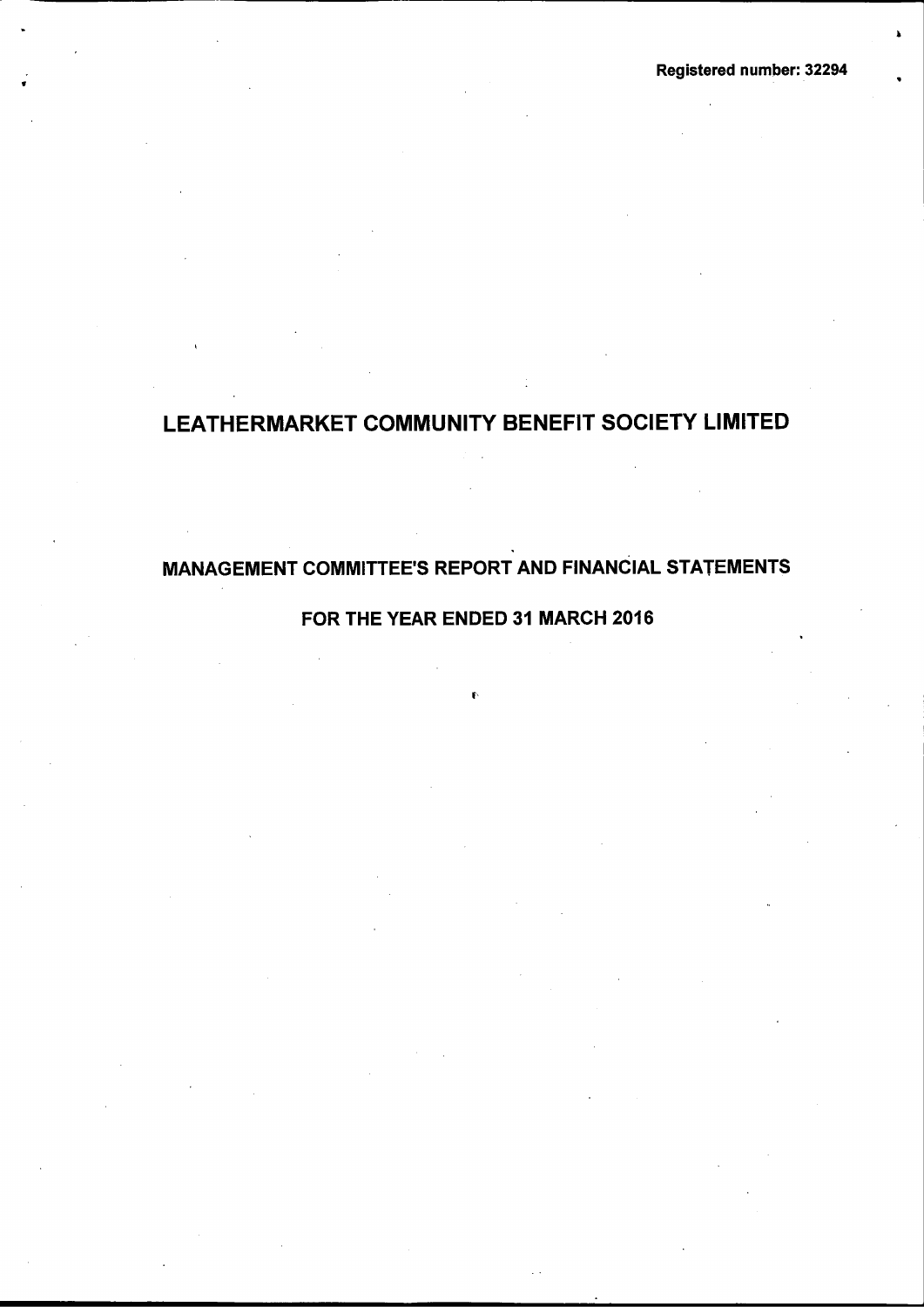# **SOCIETY INFORMATION**

 $\overline{1}$ 

| <b>COMMITTEE MEMBERS</b>   | John Paul Maytum MBE (Chair)<br><b>Christine Parsons (Vice Chair)</b><br><b>Andy Bates</b><br><b>Claire Hickson</b><br>George Grime (resigned 19 October 2015)<br>Paul Munday<br><b>Peter Coulthard</b><br>Sarah Hatchard (Treasurer)<br>Deborah Harrington<br>Dr Cormac Hollingsworth<br>Sean Jeanette (appointed 30 November 2015)<br>Joanna Vignola (appointed 30 November 2015)<br>Ewurasi Brako (appointed 6 March 2014, resigned 13 July 2015) |
|----------------------------|------------------------------------------------------------------------------------------------------------------------------------------------------------------------------------------------------------------------------------------------------------------------------------------------------------------------------------------------------------------------------------------------------------------------------------------------------|
| <b>PROJECT OFFICER</b>     | Jane Mepham (until 29 July 2016)<br>Clay McKenzie (from 18 July 2016)                                                                                                                                                                                                                                                                                                                                                                                |
| <b>REGISTERED NUMBER</b>   | 32294R under the Co-operative and Community Benefit Societies Act<br>2014                                                                                                                                                                                                                                                                                                                                                                            |
| <b>REGISTERED OFFICE</b>   | 26 Leathermarket Street<br>London<br>SE1 3HN                                                                                                                                                                                                                                                                                                                                                                                                         |
| <b>INDEPENDENT AUDITOR</b> | <b>MHA MacIntyre Hudson</b><br><b>Chartered Accountants &amp; Statutory Auditors</b><br>New Bridge Street House<br>30-34 New Bridge Street<br>London<br>EC4V 6BJ                                                                                                                                                                                                                                                                                     |
| <b>BANKERS</b>             | Lloyds Bank<br>PO Box 72<br><b>Bailey Drive</b><br>Gillingham Business Park<br>Kent<br>ME8 OLS                                                                                                                                                                                                                                                                                                                                                       |
| <b>SOLICITORS</b>          | <b>Anthony Collins Solicitors LLP</b><br>134 Edmund Street<br>Birmingham<br><b>B3 2ES</b>                                                                                                                                                                                                                                                                                                                                                            |

 $\overline{a}$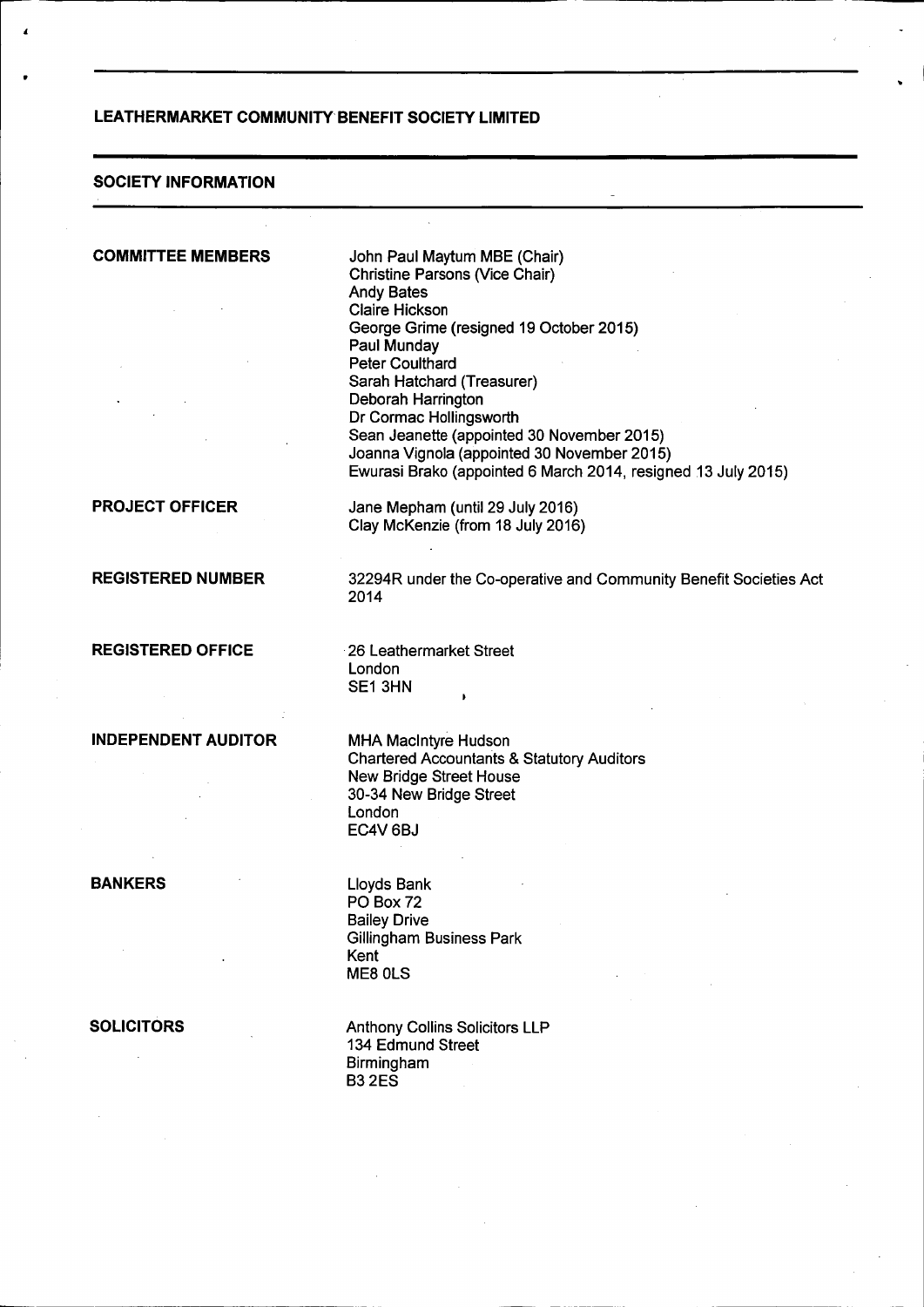I \*

# **CONTENTS**

|                                          |                                                     | Page    |
|------------------------------------------|-----------------------------------------------------|---------|
| <b>Committee members' report</b>         | $\Delta$                                            | $1 - 3$ |
| Independent auditor's report             |                                                     | $4 - 5$ |
| <b>Statement of Financial Activities</b> |                                                     | 6       |
| <b>Balance sheet</b>                     | $\Delta \sim 10^{10}$ MeV and $\Delta \sim 10^{10}$ |         |

 $\overline{a}$ 

Notes to the financial statements **8** - 13

 $\overline{\cdot}$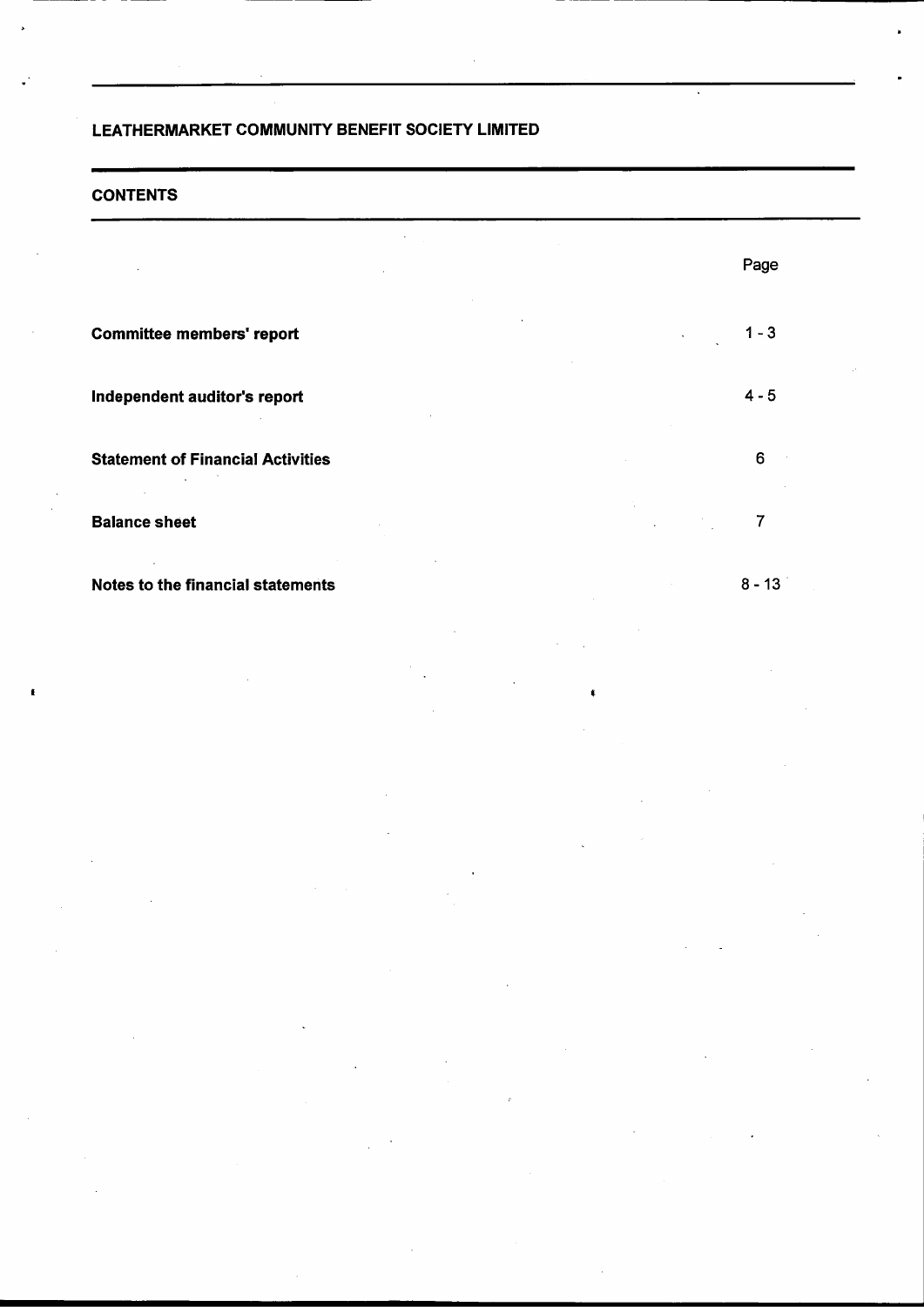# **COMMITFEE MEMBERS' REPORT FOR THE YEAR ENDED 31 MARCH 2016**

The Committee Members are pleased to present their report and the audited financial statements for the year ended 31 March 2016.

The Committee Members confirm that the annual report of the Society complies with current statutory requirements, the requirements of the Rules and the provisions of the Statement of Recommended Practice (SORP) 'Accounting and Reporting by Charities' (FRS 102).

#### **Structure, governance and management**

The Society is registered under the Co-operative and Community Benefit Societies Act 2014. Each individual member must hold a share of £1 each. Each board member is elected for a fixed term of office expiring at the conclusion of an annual general meeting (each a "fixed term"). The fixed term shall be for a term of three annual general meetings unless the board has set a lower number of annual general meetings for the relevant board member on their election. No fixed term shall be set which would cause the relevant board member to serve beyond their ninth consecutive annual general meeting.

The majority of the Board are members of Leathermarket (JMB) and the JMB is one of the main donors to the organisation as referred to below.

#### **Objects**

The Society is formed for the benefit of the community to operate as a community right to build body primarily in the Leathermarket area in the London Borough of Southwark (or such other area as the board may determine). Its objects shall be to carry on for the benefit of the community:

- the promotion of the social economic and environmental well-being of individuals living or wanting to live in the area;
- the business of providing and managing housing (including social housing) and providing assistance to help house people and associated facilities and amenities or services;
- the provision of workspace, buildings and/or land for use on such terms as the Society shall determine;
- the provision of such other community resources, services and activities in the area of benefit as the board shall determine from time to time for the benefit of the community; and
- the provision, supply and maintenance of renewable forms of energy.

#### **Achievements for the year**

We are delighted to report that the CBS will be building 27 new homes to be let at council rents for JMB tenants who need re-housing. Our aim is for construction work to start in late October/ early November 2016. The anticipated completion date is early 2018.

The largest financial contribution is being made by Southwark Council to fund the construction of the new homes, £9.7m. The GLA's Community Right to Build fund paid for feasibility and design work. A £200,000 contribution from the JMB, 2014-15, has meant that the CBS had the financial resilience to be able to deal with grants being paid in arrears and delays in funding being received. Seed-fund grants from the Community Land Trust fund and St. Olaves charity made an important contribution to the CBS taking its first steps.

This year has been incredibly hard work for CBS board members; ultimately it has been fulfilling, but at times extremely exasperating. The seven resident directors are grateful for the advice of three external co-opted directors for their expertise and advice. Other than the JMB nominee on to the board (funded by JMB), all of the directors are unpaid.

Having achieved its objective of getting its first project fully funded the CBS board has agreed a process with Southwark Council to promote greater separation between the CBS and JMB boards.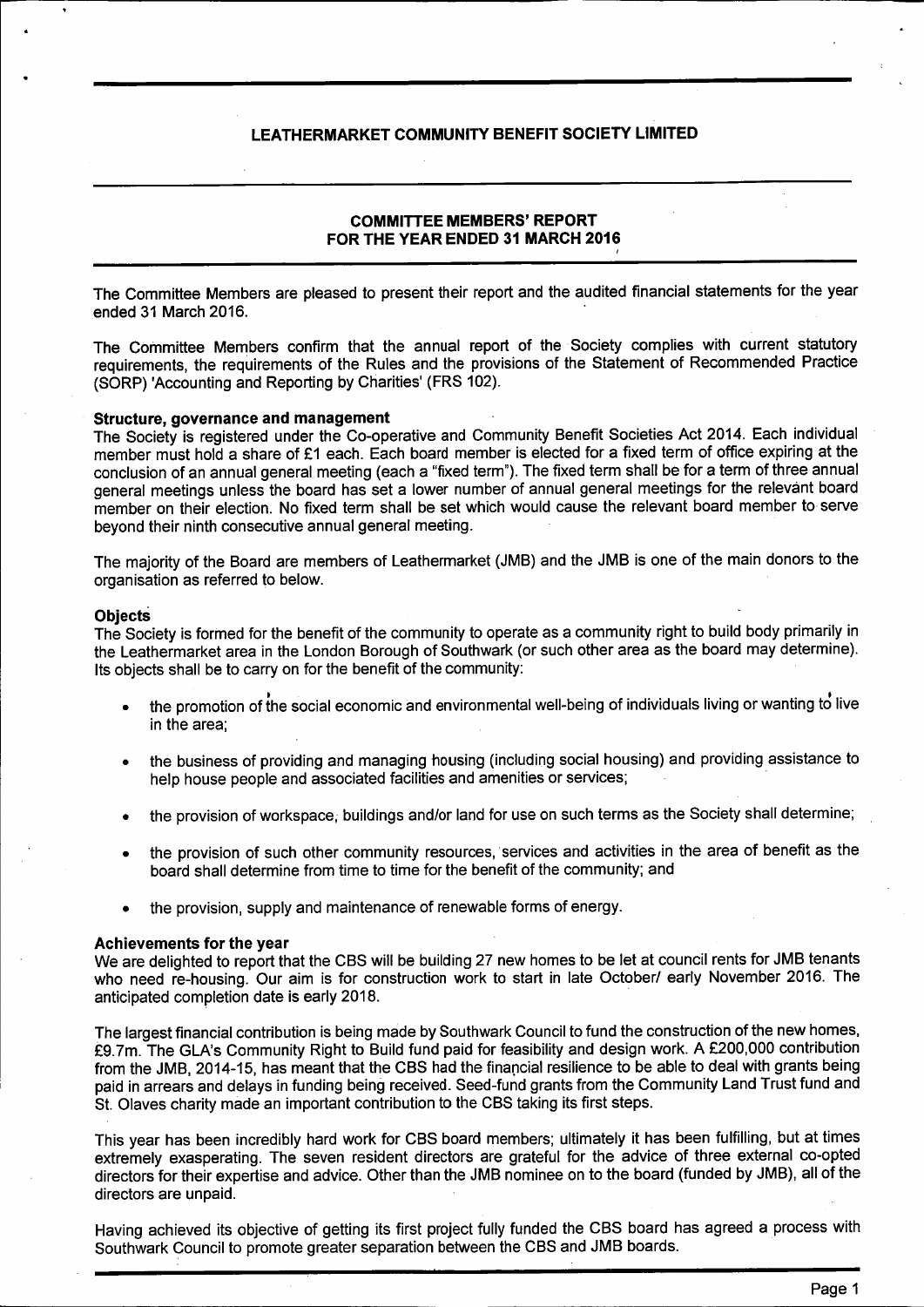# **COMMITTEE MEMBERS' REPORT FOR THE YEAR ENDED 31 MARCH 2016**

The CBS is grateful for the support that has been provided by JMB staff. This is being formalised into a service level agreement between the two organisations.

The board is very pleased with the project team it has been able to assemble. Principally, our development manager, igloo and architect, Bell Phillips.

The next site that the CBS would like to develop is the Joseph Lancaster nursery site. The CBS have also identified other potential development sites within or close to the JMB's management area, such as the JMB's own office site. CBS directors are currently reviewing funding options.

#### **Financial review**

It is important to offer an explanation of the audited accounts. Although the CBS is shown as having a balance of £757,252 in March 2016, this amount includes £456,911 spent on project management fees for the new homes at Kipling. Although £456,911 is actually an amount spent, because the new homes will be an asset for the CBS this amount is deemed to be a 'pre-paid capital expenses' and therefore is recorded as an asset in the accounts.

The accounts also make a distinction between restricted and unrestricted funds. Restricted funds are grant given by either Southwark council or the GLA and can only be spent on costs directly relating to the new homes at Kipling estates. Within the £757,252 balance is £581,303 restricted funds, which by the date of the publication of these accounts will have been spent on costs directly relating to the new homes at Kipling.

#### **Policy on remunerating key members of staff**

The only direct staffing cost was £29,584 spent on the wages, national insurances and pension contribution of the CBS Project Officer.

After helping to get the new homes at Kipling estate from an aspiration to a reality, Jane Mepham, Project Manager, decided that it was the right time for her to leave. She has been replaced by Clayeon McKenzie, who is working on a part-time basis. As the Kipling garage site has reached the construction phase and the board have ambitious plans for the future directors have decided it is the right time to recruit a Project Manager, who will have extensive development experience.

#### **Reserves policy**

The balance on unrestricted funds is £175,929. The immediate priority of the CBS board is to recommence feasibility and design work for the Joseph Lancaster nursery site. The medium term priority of the CBS board is to build up an emergency reserve fund of £200,000. Any unrestricted funds above this amount will be re-cycled into future projects.

#### **Risk policy**

The CBS operates a robust risk management process designed to identify, evaluate, and manage risks. A project team has been employed to support the CBS in this, particularly in relation to development risk, the primary function of the CBS. The CBS can also draw on the extensive knowledge of the Leathermarket JMB in relation to asset management, under its support agreement.

Risks are categorised as internal (CBS controlled) and external (market controlled). The key steps of the CBS risk management strategy are:

- 1. Risk Identification
- 2. Risk Analysis
- 3. Risk Allocation
- 4. Risk Monitoring and Action Planning

The highest ranking risks are reviewed on a regular basis, both at Board Level for key business risks, and project level for development risks. Particular focus is given to establishing management strategies to reduce risk, and ensuring ownership is clear.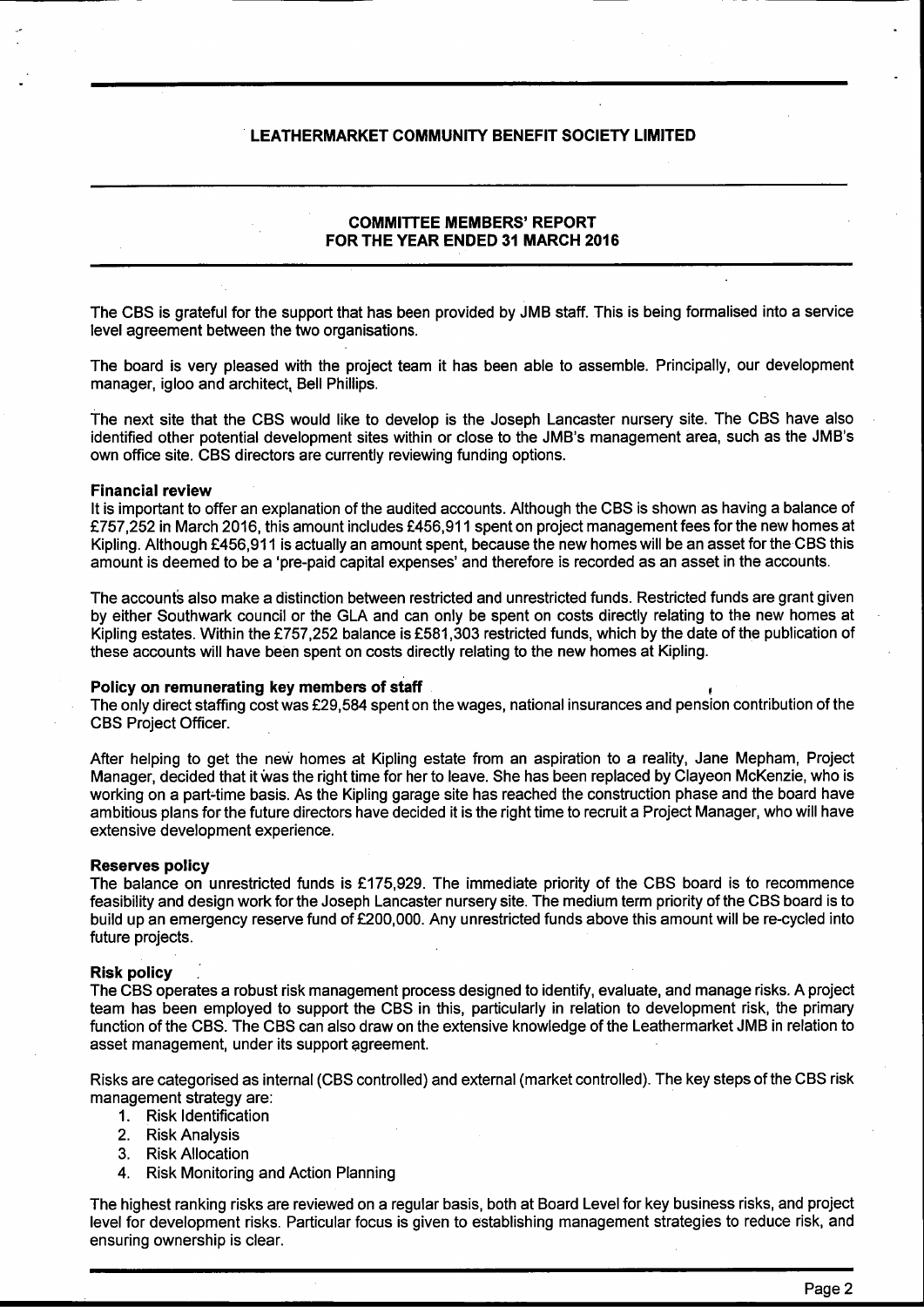# **COMMlTEE MEMBERS' REPORT FOR THE YEAR ENDED 31 MARCH 2016**

**The** largest risk facing the CBS is the possibility of an overspend on the construction of the new homes. The CBS is close to concluding a contract with its chosen contractor, through a two stage process, on a fixed price contract. This will substantially reduce the likelihood of this risk occurring.

#### **Training and induction of CBS Board**

A new board is being elected in October 2016. Structured training is planned for existing and new board members.

#### **Responsibilities of Committee Members**

The Co-operative and Community Benefit Societies Act 2014 requires the Committee Members to prepare financial statements for each financial year which give a true and fair view of the state of affairs of the Society and its income and expenditure for that period. In preparing those financial statements the Committee Members are required to:

- select suitable accounting policies and then apply them consistently;
- make judgements and estimates that are reasonable and prudent;

• state whether applicable accounting standards have been followed, subject to any material departures disclosed and explained in the financial statements; and

• prepare the financial statements on a going concern basis (unless it is inappropriate to presume that the Society, will continue in operation).

The Committee Members are responsible for keeping proper accounting records that disclose with reasonable accuracy at any time the financial position of the Society and enable them to ensure that the financial statements comply with the Co-operative and Community Benefit Societies Act 2014. They have general responsibility for taking reasonable steps to safeguard the assets of the Society and to prevent and detect fraud and other irregularities.

The Committee Members are responsible for the maintenance and integrity of the corporate and financial information included on the Society's website. Legislation in the United Kingdom governing the preparation and dissemination of financial statements may differ from legislation in other jurisdictions.

#### **Auditors**

The Society's auditors MHA Maclntyre Hudson have indicated their willingness to continue in office and offer themselves for re-appointment as such, under Section 485 of the Companies Act 2006.

This report was approved and authorised for issue by the Committee Members on 17 October 2016 and signed on its behalf by:

**rç -** 

J<del>ohn Paul Maytum MBE</del> CHRISTING PARSONS vicE **-4iR**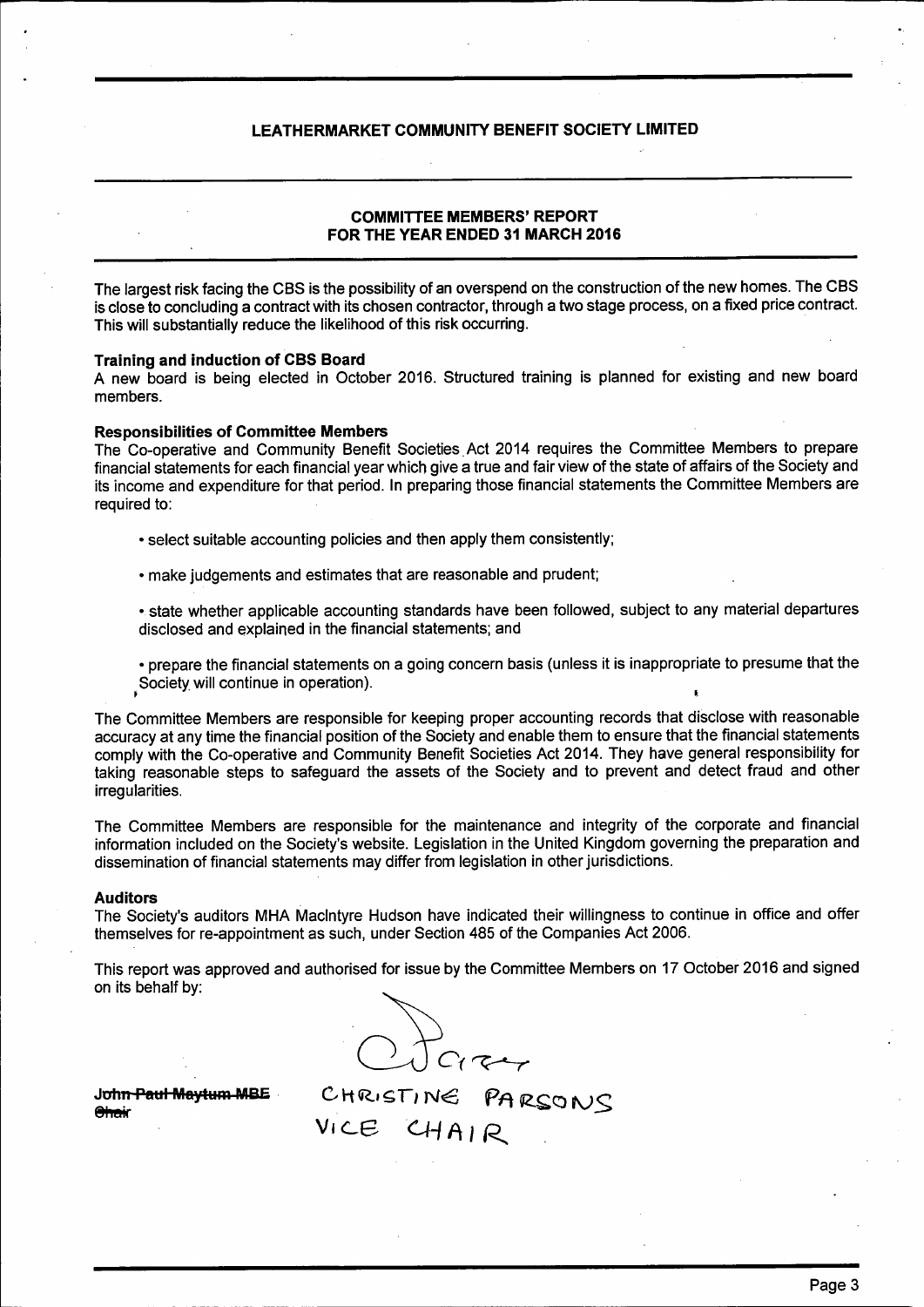# **INDEPENDENT AUDITOR'S REPORT TO THE MEMBERS OF LEATHERMARKET COMMUNITY BENEFIT SOCIETY LIMITED**

We have audited the financial statements of Leathermarket Community Benefit Society Limited for the year ended 31 March 2016 which comprise the Statement of Financial Activities (including an Income and Expenditure Account), the Balance Sheet and the related notes. The financial reporting framework that has been applied in their preparation is applicable law and United Kingdom Accounting Standards (United Kingdom Generally Accepted Accounting Practice) including FRS 102 "The Financial Reporting Standard applicable in the UK and Republic of Ireland".

This report is made solely to the Society's Members, as a body, in accordance with section 87 of the Cooperative and Community Benefit Societies Act 2014. Our audit work has been undertaken so that we might state to the Society's members those matters we are required to state to them in an auditor's report and for no other purpose. To the fullest extent permitted by law, we do not accept or assume responsibility to anyone other than the Society and the Society's members as a body, for our audit work, for this report, or for the opinions we have formed.

### **RESPECTIVE RESPONSIBILITIES OF MANAGEMENT COMMITTEE MEMBERS AND AUDITORS**

As explained more fully in the Management Committee Members' report, the Management Committee Members are responsible for the preparation of financial statements which give a true and fair view. Our responsibility is to audit and express an opinion on the financial statements in accordance with applicable law and International Standards on Auditing (UK and Ireland). Those standards require us to comply with the Financial Reporting Council's Ethical Standards for Auditors.

# **SCOPE OF THE AUDIT OF THE FINANCIAL STATEMENTS**

An audit involves obtaining evidence about the amounts and disclosures in the financial statements sufficient to give reasonable assurance that the financial statements are free from material misstatement, whether caused by fraud or error. This includes an assessment of: whether the accounting policies are appropriate to the Society's circumstances and have been consistently applied and adequately disclosed; the reasonableness of significant .accounting estimates made by the Management Committee Members; and the overall presentation of the financial statements.

In addition, we read all the financial and non-financial information in the Management Committee's Report to identify material inconsistencies with the audited financial statements and to identify any information that is apparently materially incorrect based on, or materially inconsistent with, the knowledge acquired by us in the course of performing the audit. If we become aware of any apparent material misstatements or inconsistencies we consider the implications for our report.

## **OPINION ON FINANCIAL STATEMENTS**

In our opinion the financial statements:

- give a true and fair view of the state of the Society's affairs as at 31 March 2016 and of its income and expenditure for the year then ended; and
- have been properly prepared in accordance with United Kingdom Generally Accepted Accounting Practice and with the Co-operative and Community Benefit Societies Act 2014.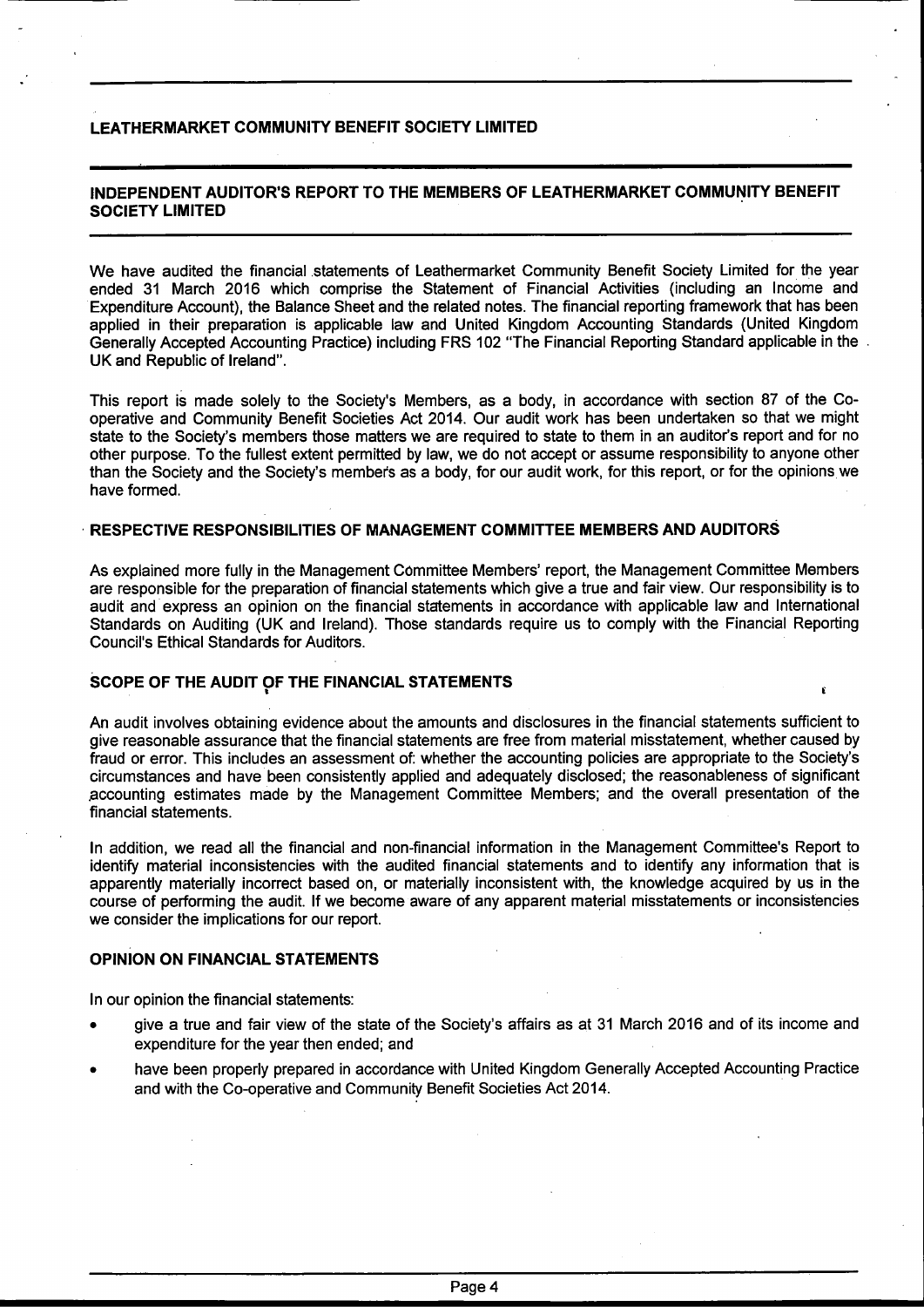# **INDEPENDENT AUDITOR'S REPORT TO THE MEMBERS OF LEATHERMARKET COMMUNITY BENEFIT SOCIETY LIMITED**

# **MATTERS ON WHICH WE ARE REQUIRED TO REPORT BY EXCEPTION**

We have nothing to report in respect of the following matters where the Co-operative and Community Benefit Societies Act 2014 requires us to report to you if, in our opinion:

- the Society has not kept proper books of account, and not maintained a satisfactory system of control over its transactions in accordance with the requirements of the legislation, returns adequate for our audit have not been received from branches not visited by our; or
- the revenue account, any other accounts to which our report relates and the balance sheet are not in agreement with the Society's books of account; or
- we have not obtained all the information and explanations necessary for the purpose of our audit.

**MrtA** MacInhare Hudson

#### **MHA Macintyre Hudson**

Chartered Accountants & Statutory Auditors

New Bridge Street House 30-34 New Bridge Street London EC4V 6BJ

Davenuber 2016 Date: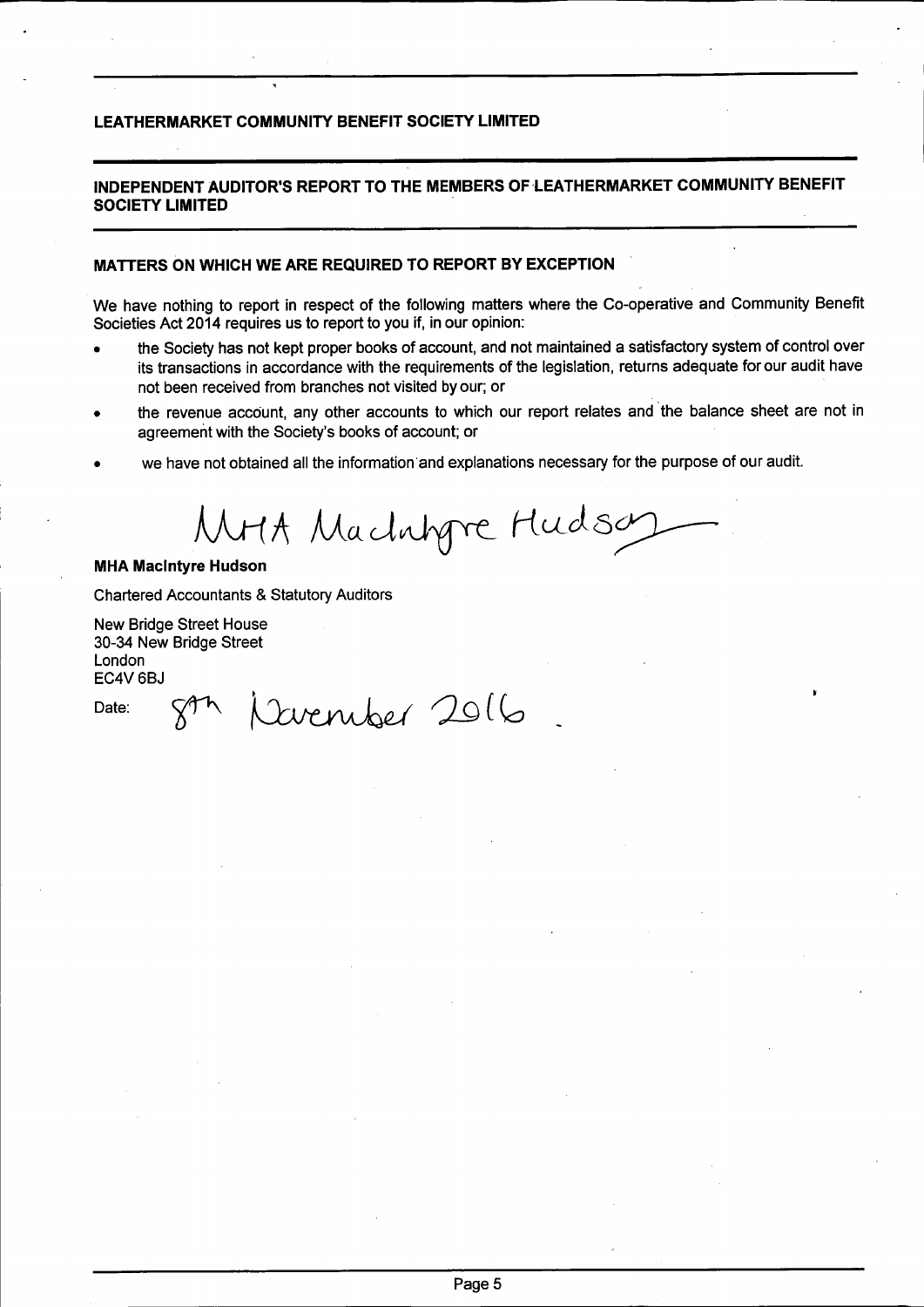# Unrestricted Restricted Year ended Period 20<br>funds funds 31 March January 2014 January 2014 £ £ 2016 - 31 March **£ 2015 £**  29,948 - 29,948 176,738 - 97,842 97,842 181,370 330,917 44,948 428,759 **473,707** 358,108 **8,160** - **8,160** 6,000 **2,791 1,721 4,512 25,560 549** - **549 218 2,479 27,105 29,584** - **13,979 28,826 42,805** 31,778 **30,969 399,933 430,902 326,330**  Income from: Leathermarket JMB GLA Southwark Council Total income Expenditure on: Auditors' remuneration Project costs Sundry expenses Staff costs Total expenditure Net income / (expenditure) **Reconciliation of** funds: Total funds brought forward (excluding share capital) **144,960** 181,370 326,330 Total funds **carried forward (excluding**

## **STATEMENT OF FINANCIAL ACTIVITIES (INCLUDING AN INCOME AND EXPENDITURE ACCOUNT) FOR THE YEAR ENDED 31 MARCH 2016**

All income and expenditure derive from continuing activities.

In 2015 the GLA grant of £181,370 was restricted and the grant from Leathermarket Joint Management Board (JMB) of £176,738 was unrestricted.

share capital) **175,929** 581,303 757,232 326,330

In 2015 all expenditure was unrestricted.

The notes on pages 8 to 13 form part of these financial statements.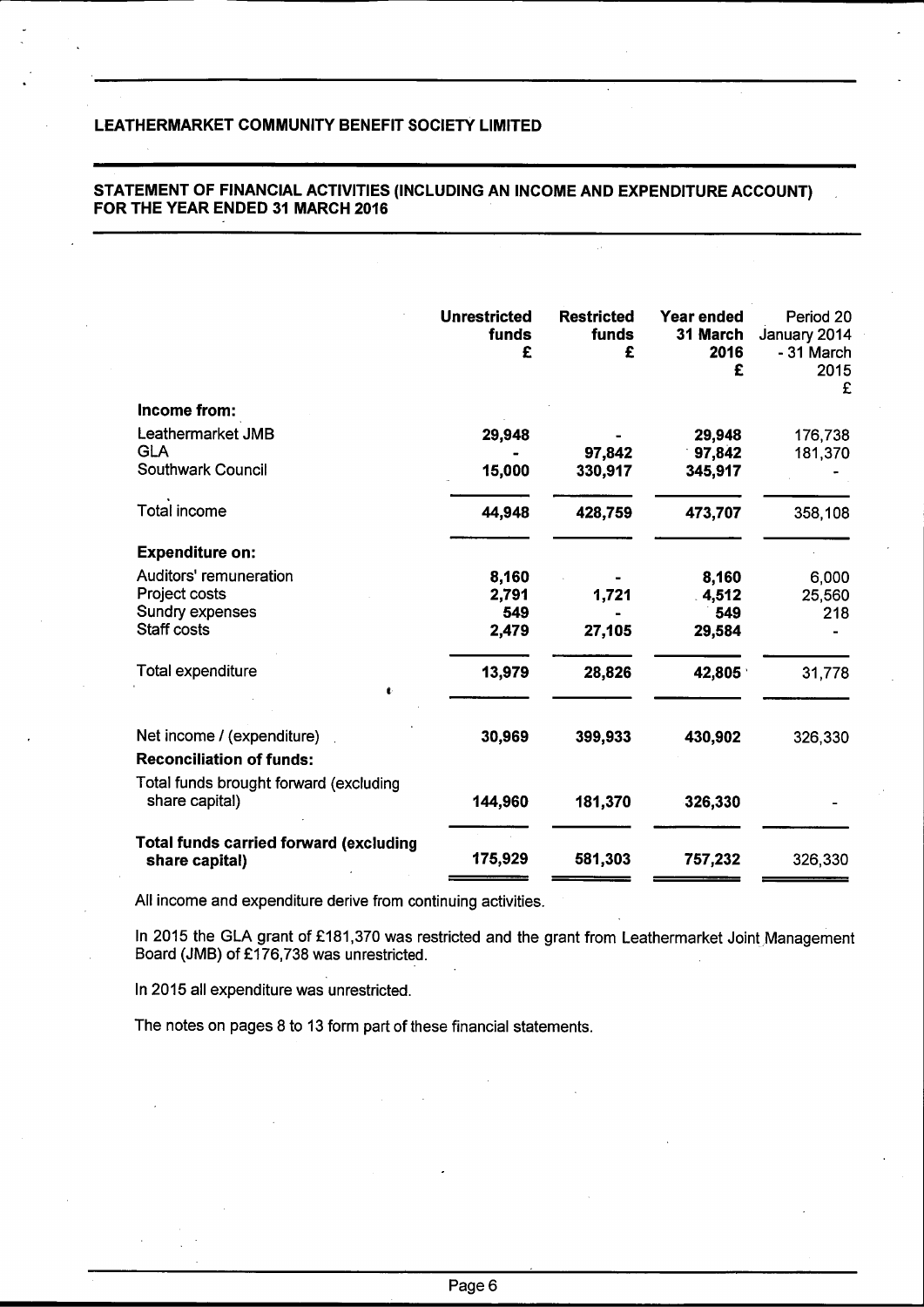# LEATHERMARKET COMMUNITY BENEFIT SOCIETY LIMITED<br>REGISTERED NUMBER: 3 <del>a2 9 பு-</del>

#### **BALANCE SHEET AS AT 31 MARCH 2016**

|                                                          | <b>Note</b> | £         | 2016<br>£ | £         | 2015<br>$E \curvearrowright$ |
|----------------------------------------------------------|-------------|-----------|-----------|-----------|------------------------------|
| <b>CURRENT ASSETS</b>                                    |             |           |           |           |                              |
| <b>Debtors</b>                                           | 6           | 457,082   |           | 362,740   |                              |
| Cash at bank and in hand                                 |             | 371,734   |           | 49,156    |                              |
|                                                          |             | 828,816   |           | 411,896   |                              |
| <b>CREDITORS: amounts falling due within</b><br>one year | 7           | (71, 564) |           | (85, 546) |                              |
| <b>NET CURRENT ASSETS</b>                                |             |           | 757,252   |           | 326,350                      |
| TOTAL ASSETS LESS CURRENT LIABILITIES                    |             |           | 757,252   |           | 326,350                      |
| <b>CAPITAL AND RESERVES</b>                              |             |           |           |           |                              |
| Called up share capital                                  | 8           |           | 20        |           | 20                           |
| <b>Unrestricted funds</b>                                | 11          |           | 175,929   |           | 144,960                      |
| <b>Restricted funds</b>                                  | 11          |           | 581,303   |           | 181,370                      |
| <b>TOTAL SOCIETY FUNDS</b>                               |             |           | 757,252   |           | 326,350                      |

The financial statements were approved and authorised for issue by the Management Committee and were signed on its behalf on 17 October 2016 by:-

 $\overline{\phantom{a}}$  $\overline{\phantom{a}}$ 

John Paul Maytum MBE CHRISTINE PARSONS VICE CHAIR

The notes on pages 8 to 13 form part of these financial statements.

L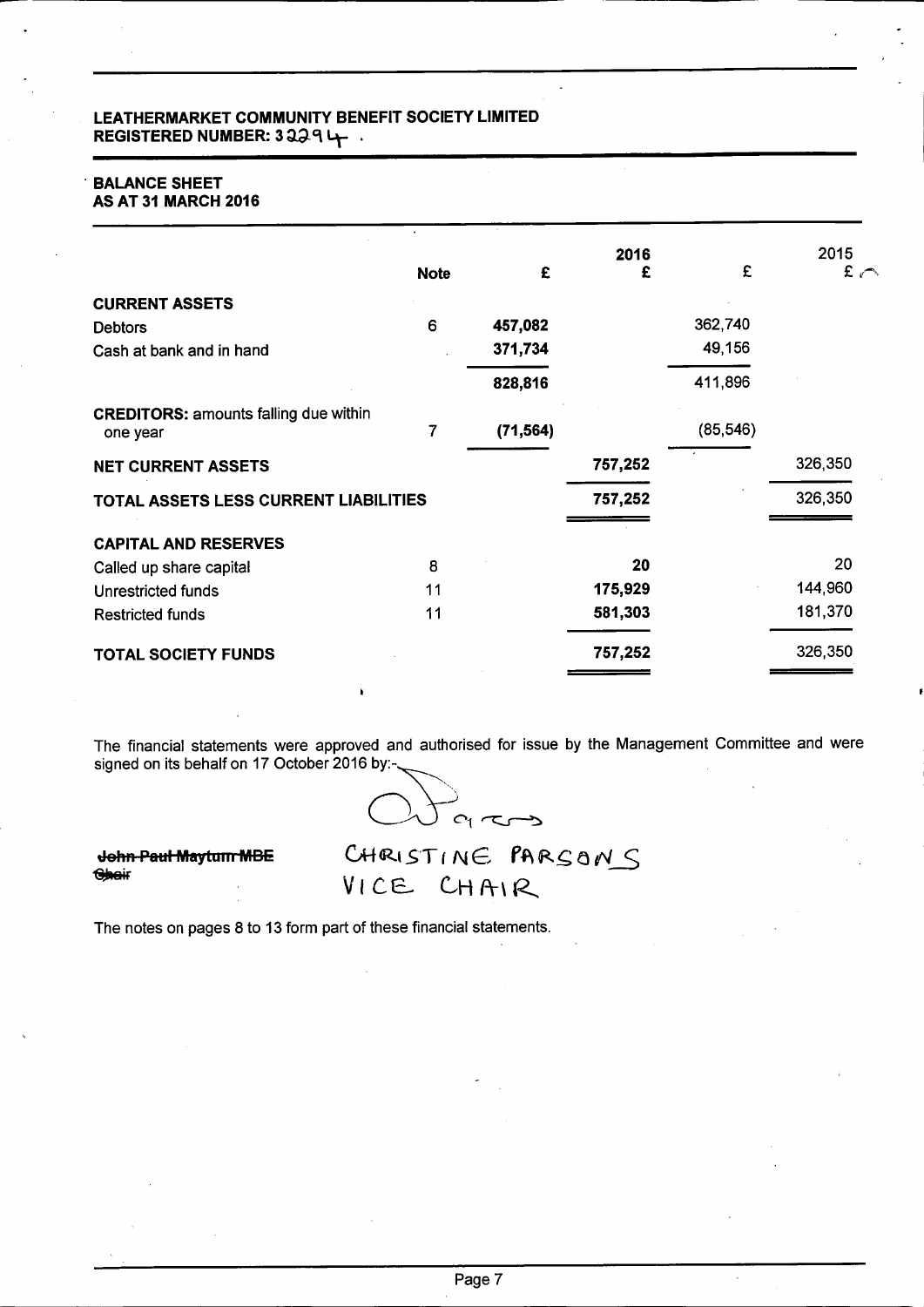# **NOTES TO THE FINANCIAL STATEMENTS FOR THE YEAR ENDED 31 MARCH 2016**

#### **SUMMARY OF SIGNIFICANT ACCOUNTING POLICIES**   $\mathbf 1$

#### **1.1 General information and basis of preparation**

**Leathermarket Community Benefit Society Limited** is a registered Society under the Co-operative and Community Benefit Societies Act 2014 with exempt charitable status. The address of the registered office is given in the Society information at the beginning of these financial statements. The nature of the Society's operations and principal activity is to operate as a Community Right to Build Body primarily in the Leathermarket area in the London Borough of Southwark.

The Society constitutes a public benefit entity as defined by FRS 102. The financial statements have been prepared in accordance with Accounting and Reporting by Charities: Statement of Recommended Practice issued on 16 July 2014 and applicable to charities preparing their accounts in accordance with the Financial Reporting Standard applicable in the UK and Republic of Ireland (FRS 102), the Financial Reporting Standard applicable in the United Kingdom and Republic of Ireland (FRS 102) and UK Generally Accepted Practice as it applies from 1 January 2015. The Society has taken advantge of early adoption of the Charity SORP 2015 Update Bulletin issued on 2 February 2016.

The financial statements are prepared on a going concern basis under the historical cost convention, modified to include certain items at fair value. The financial statements are prepared in sterling which is the functional currency of the society and are rounded to the nearest  $£1$ .

The significant accounting policies applied in thq preparation of these financial statements are set out below. These policies have been consistently applied to all years presented unless otherwise stated.

### **1.2 Funds**

Unrestricted funds are available for use at the discretion of the Committee Members in furtherance of the general objectives of the society and which have not been designated for other purposes.

Restricted funds are funds which are to be used in accordance with specific restrictions imposed by donors or which have been raised by the Society for particular purposes. The cost of raising and administering such funds are charged against the specific fund. The aim and use of each restricted fund is set out in the notes to the financial statements.

#### **1.3 Income recognition**

All incoming resources are included in the Statement of Financial Activities (SoFA) when the Society is legally entitled to the income and the amount can be quantified with reasonable accuracy. Performance related grants are recognised as the project delivery is confirmed.

#### **1.4 Expenditure recognition**

All expenditure (including VAT) is accounted for on an accruals basis and has been classified under headings that aggregate all costs related to the category. Expenditure is recognised where there is a legal or constructive obligation to make payments to third parties, it is probable that the settlement will be required and the amount of the obligation can be measured reliably.

#### **1.5 Debtors and creditors receivable! payable within one year**

Debtors and creditors with no stated interest rate and receivable or payable within one year are recorded at transaction price. Any losses arising from impairment are recognised in expenditure.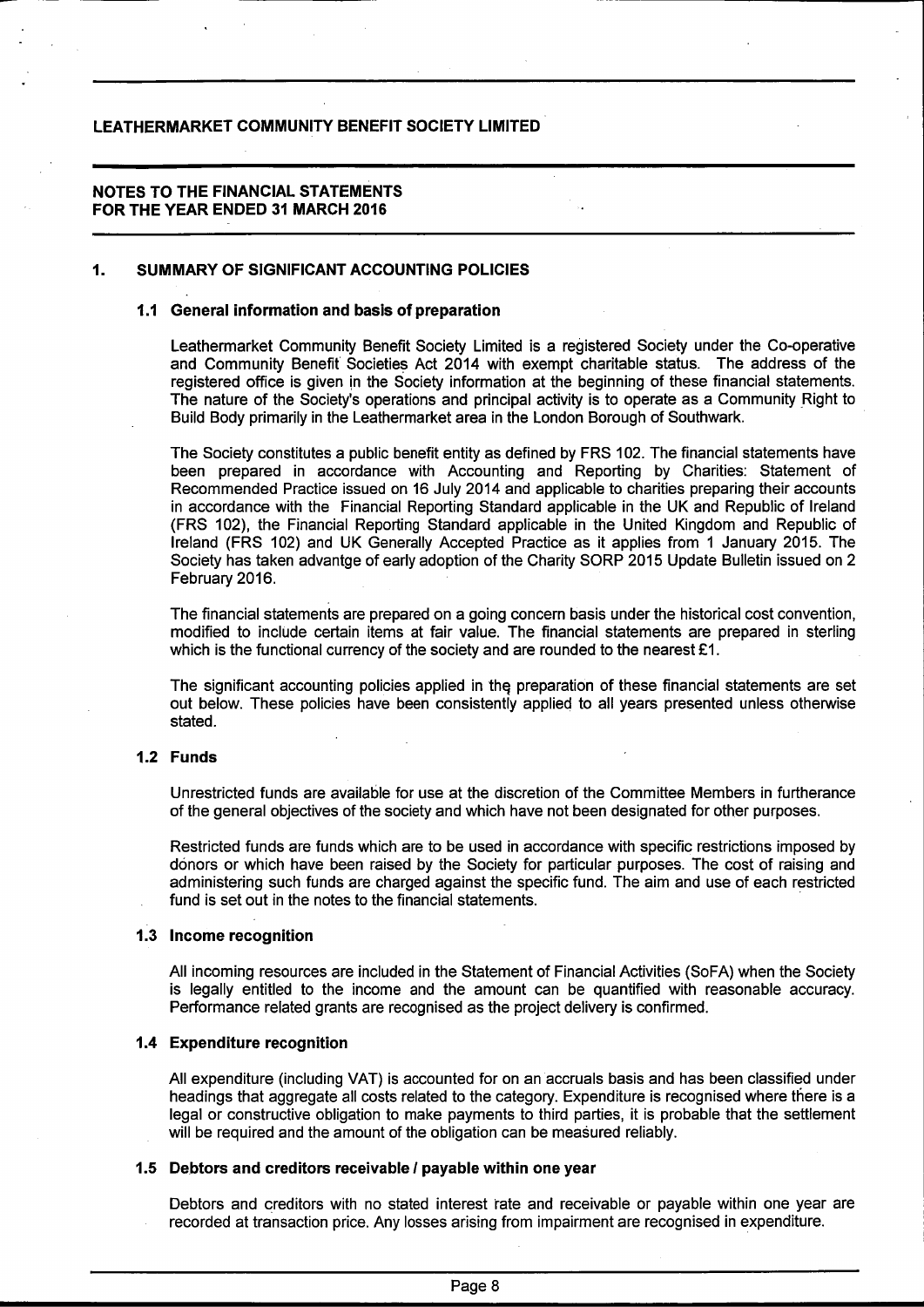## **NOTES TO THE FINANCIAL STATEMENTS FOR THE YEAR ENDED 31 MARCH 2016**

#### **SUMMARY OF SIGNIFICANT ACCOUNTING POLICIES (continued)**  1.

#### **1.6 Going concern**

The financial statements have been prepared on a going concern basis as the Committee Members believe that no material uncertainties exist. The Committee Members have considered the level of funds held and the expected level of income and expenditure for 12 months from authorising these financial statements. The budgeted income and expenditure is sufficient with the level of reserves for the Society to be able to continue as a going concern.

#### **1.7 Judgements and key sources of estimation uncertainty**

There have been no judgements involved in the process of applying the above accounting policies (apart from those involving estimates).

#### **1.8 Reconciliation with previous Generally Accepted Accounting Practice**

In preparing these accounts, the Committee Members have considered whether in applying the accounting policies required by FRS 102 and the Charities SORP (FRS 102) the restatement of comparative items was required. They concluded that no significant changes to accounting policies, material transitional adjustments or restatements of comparative items were required.

#### $2.$ **TAXATION**

Leathermarket Community Benefit Society Limited is a registered Society under the Co-operative and Community Benefit Societies Act 2014 with exempt charitable status, so is not liable to corporation tax on its main activity.

#### **AUDITOR'S REMUNERATION**   $3.$

The auditor's remuneration amounts to an audit fee of £4,500 + VAT (2015: £4,500 + VAT), accounts preparation services of £1,250 + VAT (2015: £1,000 + VAT) and tax compliance services of £550 + VAT (2015: £NIL).

#### **KEY MANAGEMENT PERSONNEL REMUNERATION AND EXPENSES**   $\mathbf{4}$

The Management Committee Members and the Project Officer listed at the beginning of the financial statements are considered to be the Key Management Personnel for reporting purposes. The Management Committee Members are not remunerated. During the year remuneration totalling £29,075 was paid to the other members of Key Management Personnel (2015: £NlL).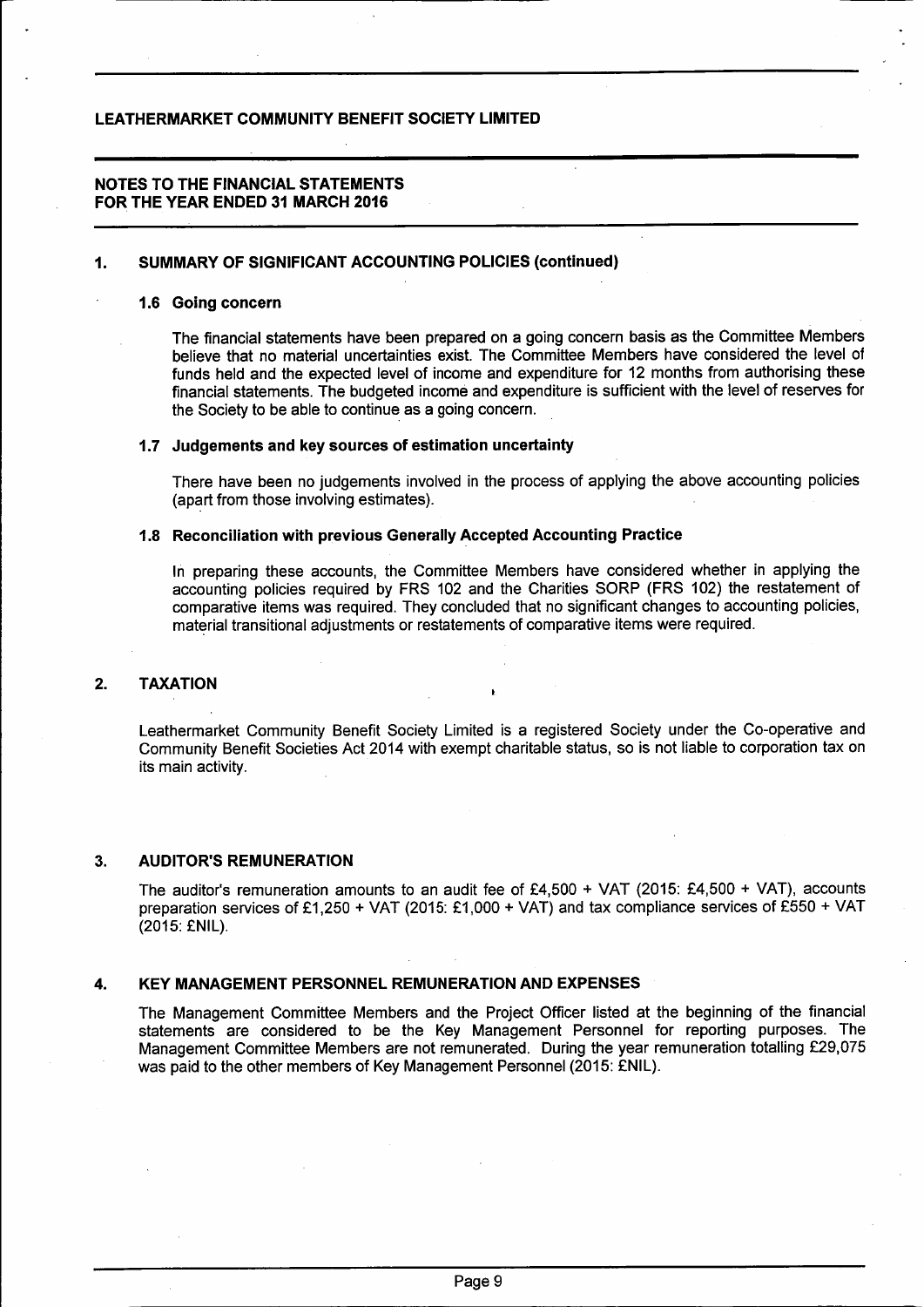# **NOTES TO THE FINANCIAL STATEMENTS FOR THE YEAR ENDED 31 MARCH 2016**

# **5. STAFF COSTS AND EMPLOYEE BENEFITS**

|                                                                    | 2016.                | 2015<br>£ |
|--------------------------------------------------------------------|----------------------|-----------|
| Wages and salaries<br>Social security costs<br>Other pension costs | 28,099<br>509<br>976 |           |
|                                                                    | 29,584               |           |

The average monthly number of employees during the year was as follows:

|  |  | 2016<br>No. | 2015<br>No. |
|--|--|-------------|-------------|
|  |  |             | 0           |
|  |  |             |             |

No employees received total employee benefits (excluding employer pension costs) of more than £60,000 in either year.

#### **6. DEBTORS L £**

|                          | 2016<br>Ł                       | 2015<br>£ |
|--------------------------|---------------------------------|-----------|
| Prepayments              | 171                             |           |
| Accrued income           | ٠                               | 181,370   |
| Prepaid capital expenses | 456,911<br>$\ddot{\phantom{1}}$ | 181,370   |
|                          | 457,082                         | 362,740   |
|                          |                                 |           |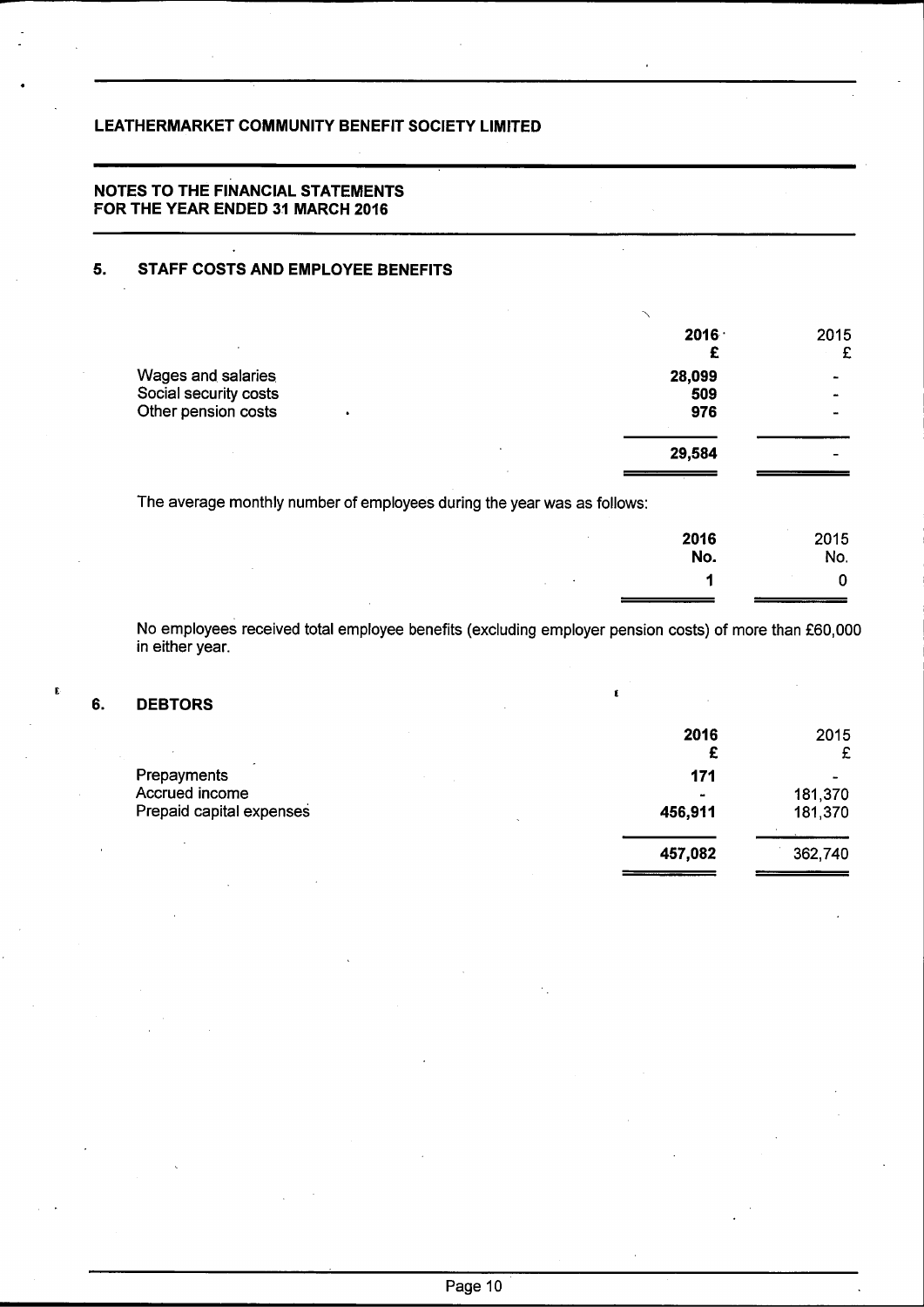### **NOTES TO THE FINANCIAL STATEMENTS FOR THE YEAR ENDED 31 MARCH 2016**

# **7. CREDITORS:**

8.

**Amounts falling due within one year** 

|                                    | 2016<br>£       | 2015<br>٠<br>£ |
|------------------------------------|-----------------|----------------|
| <b>Trade creditors</b>             | 49,125<br>2,081 | 37,034         |
| Other creditors<br>Accruals        | 20,358          | 48,512         |
|                                    | 71,564          | 85,546         |
|                                    |                 |                |
| <b>SHARE CAPITAL</b>               | 2016            | 2015<br>£      |
| Allotted, called up and fully paid | £               |                |

20 Ordinary shares of £1 each **20 20** 

Shares carry a nominal value of £1 each and are not transferable, nor can they be withdrawn. They carry no right to interest, dividend or bonus and are forfeited and cancelled on cessation of membership.

#### 9. **PENSION COMMITMENTS**

The Society operates a defined contribution pension scheme. The assets of the scheme are held separately from those of the Society in an independently administered fund. The pension cost charge represents contributions payable by the Society to the fund and amounted to £976 (2015: £NIL). There were no outstanding contributions at the year end (2015: £NlL).

#### **RELATED PARTY TRANSACTIONS**  10.

The majority of the board of Leathermarket (CBS) are members of Leathermarket (JMB). The JMB is one of Southwark's largest resident managed housing organisation which manages 1,500 homes on the Leathermarket estate.

During the year £29,948 (2015: £176,738) was donated to the CBS from the JMB. The donations were ratified by independent members of the JMB.

During the year JMB recharged £2,479 (2015: £NlL) to the CBS for staff costs, this balance is outstanding at year end and is included in accruals (note 7).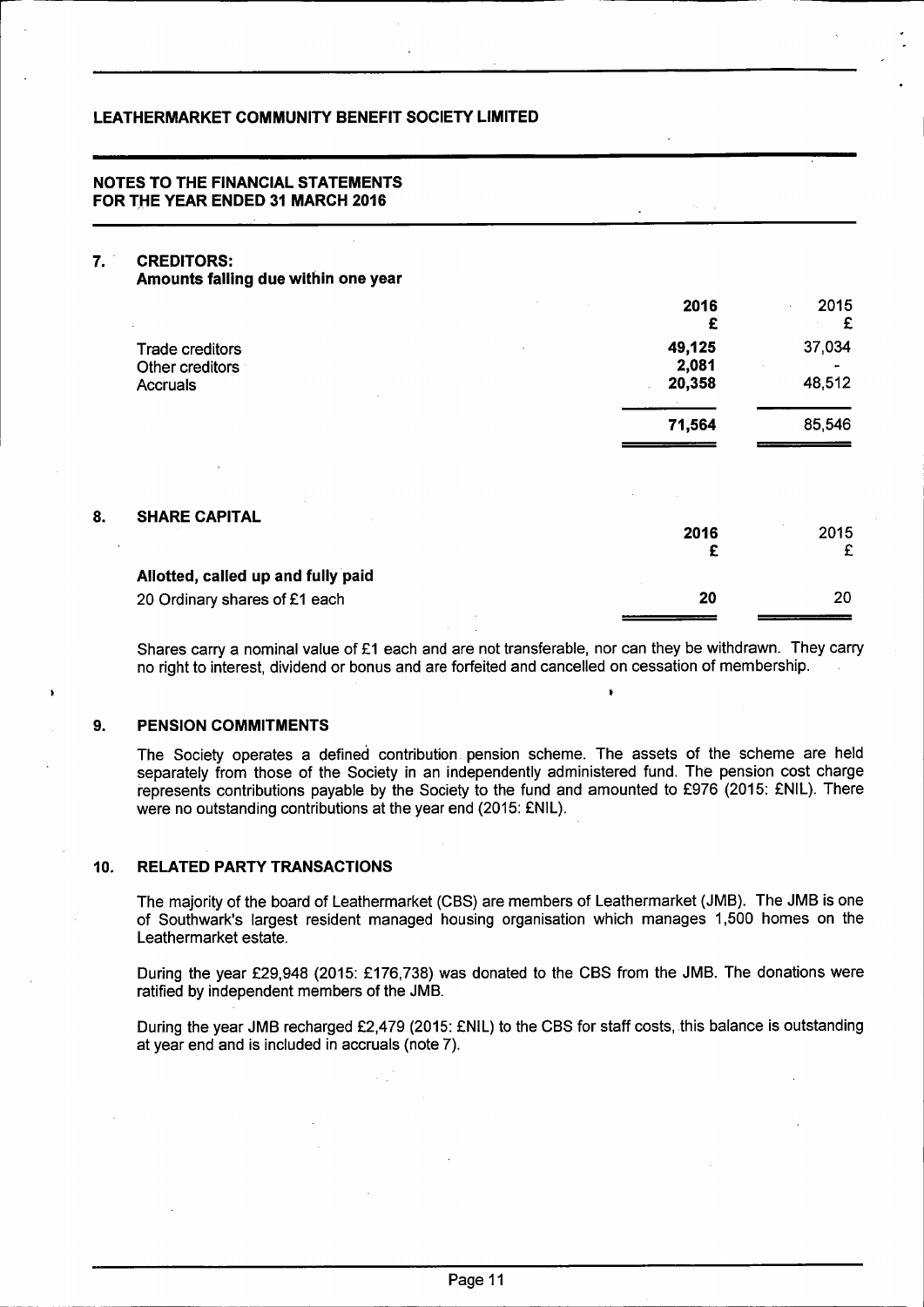## **NOTES TO THE FINANCIAL STATEMENTS FOR THE YEAR ENDED 31 MARCH 2016**

### **11. FUND RECONCILIATION**

|                                 | <b>Balance at 1</b><br><b>April 2015</b><br>£ | <b>Income</b><br>£ | <b>Expenditure</b><br>£ | £ | <b>Transfers Balance at 31</b><br><b>March 2016</b><br>£ |
|---------------------------------|-----------------------------------------------|--------------------|-------------------------|---|----------------------------------------------------------|
| Share capital                   |                                               |                    |                         |   |                                                          |
| Share capital                   | 20                                            |                    |                         |   | 20                                                       |
|                                 | 20                                            |                    |                         |   | 20                                                       |
| <b>Unrestricted funds</b>       |                                               |                    |                         |   |                                                          |
| <b>Southwark Council</b>        |                                               | 15,000             | (11, 040)               |   | 3,960                                                    |
| General funds                   | 144,960                                       | 29,948             | (2,939)                 |   | 171,969                                                  |
|                                 | 144,960                                       | 44,948             | (13, 979)               |   | 175,929                                                  |
| <b>Restricted funds</b>         |                                               |                    |                         |   |                                                          |
| <b>Greater London Authority</b> | 181,370                                       | 97,842             |                         |   | 279,212                                                  |
| Southwark Council               |                                               | 330,917            | (28, 826)               |   | 302,091                                                  |
|                                 | 181,370                                       | 428,759            | (28, 826)               |   | 581,303                                                  |
| Total                           | 326,350                                       | 473,707            | (42, 805)               |   | 757,252                                                  |

The restricted funds relate to grant funding from the Greater London Authority and Southwark Council towards the development of the Kipling Estate. Capital costs of £456,911 - £279,212, £1,058 and £176,641 relating to the funding from the Greater London Authority, General fund and Southwark Council respectively - have been prepaid at the year end, per note 6.

#### **12. FINANCIAL INSTRUMENTS**

The carrying amounts of the Society's financial instruments are as follows:

#### Financial assets

Debt instruments measured at amortised cost:

|       |  | $\cdot$ | 2016<br>c<br>۰. | 2015<br>£ |
|-------|--|---------|-----------------|-----------|
|       |  |         | $\blacksquare$  | 181,370   |
| ncome |  |         |                 |           |

**Accrued in**